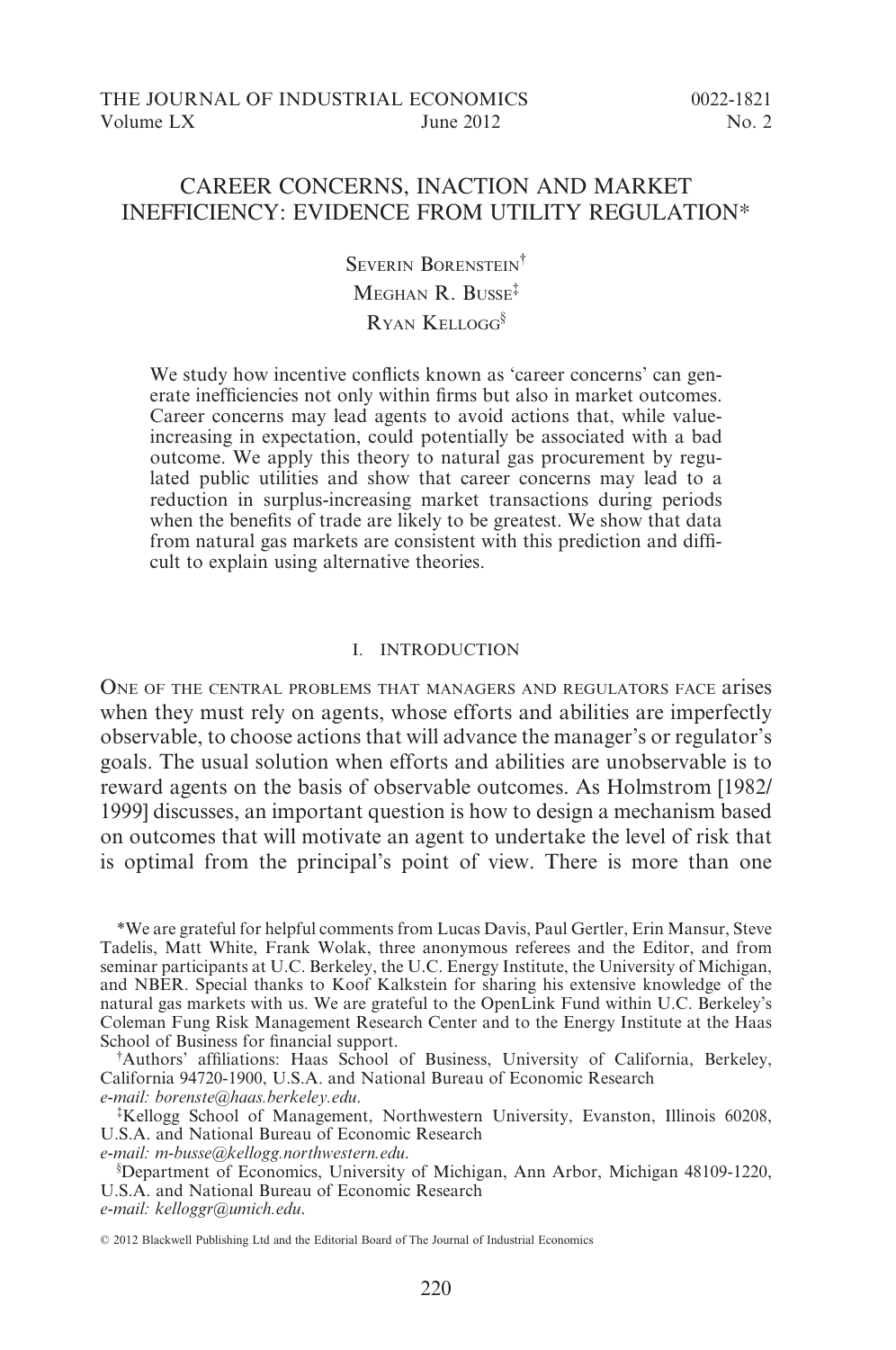possible impediment. One classic reason why an agent may undertake insufficient risk is that he or she is simply more risk averse over income than the principal is. If this is the case, then an incentive scheme that rewards an agent as a linear function of the principal's payoffs will result in less risk-taking than the principal would prefer.

Holmstrom describes a second reason for an agent to undertake insufficient risk that does not hinge on risk aversion over income: 'career concerns.' Career concerns arise when agents differ in their levels of ability and when long-term rewards (such as compensation, retention or promotion) depend not only on the outcomes of the agents' actions but also on what the principal infers from those outcomes about the agents' underlying levels of ability.

Examples in which rewards are based only on outcomes (and are therefore *not* influenced by career concerns) include sales commissions or any kind of piece-rate compensation. In these cases, agents are paid on the basis of output and the principal makes no attempt to assess how hard the agent worked or how skilled he or she is. In contrast, there are many examples in which career concerns arise because rewards depend on *ex post* inferences rather than on explicit functions of output alone. Consider, for example, the tenure review process for assistant professors. While more and better publications will help a professor receive tenure, there are generally no explicit contracts that specify how many papers of what quality will guarantee tenure. Instead, the tenure decision depends in large part on the senior faculty's inference about the candidate based on the candidate's output and observable actions.

A key insight of Holmstrom's is that if agents recognize that their rewards depend in part on the principal's *ex post* inference, then they may try to manipulate the principal's formation of that inference. Considering an agent delegated to make investment decisions, Holmstrom concludes that he will not prefer the investment opportunities that have the highest expected payoffs but instead those that 'leave him protected by exogenous reasons for failure' (Holmstrom [1982/1999], p. 179 in 1999 version). Said another way, the agent 'will take less risk, because of a concern for the negative talent evaluation that follows upon failure' (Holmstrom [1982/ 1999] p. 180 in 1999 version).

Career concerns have since been discussed in a variety of contexts in the economics literature. Scharfstein and Stein [1990] point to inference manipulation as a reason for managers to mimic the investment decisions of others ('follow the herd'). Brandenburger and Polak [1996] show that decision-makers whose rewards depend in part on what an outside observer ('the market') thinks of the decision will ignore their own contrary private information in order to choose what the market thinks is correct, a phenomenon they call 'covering your posteriors.' Prendergast and Stole [1996] show that agents may distort the degree to which they appear to learn from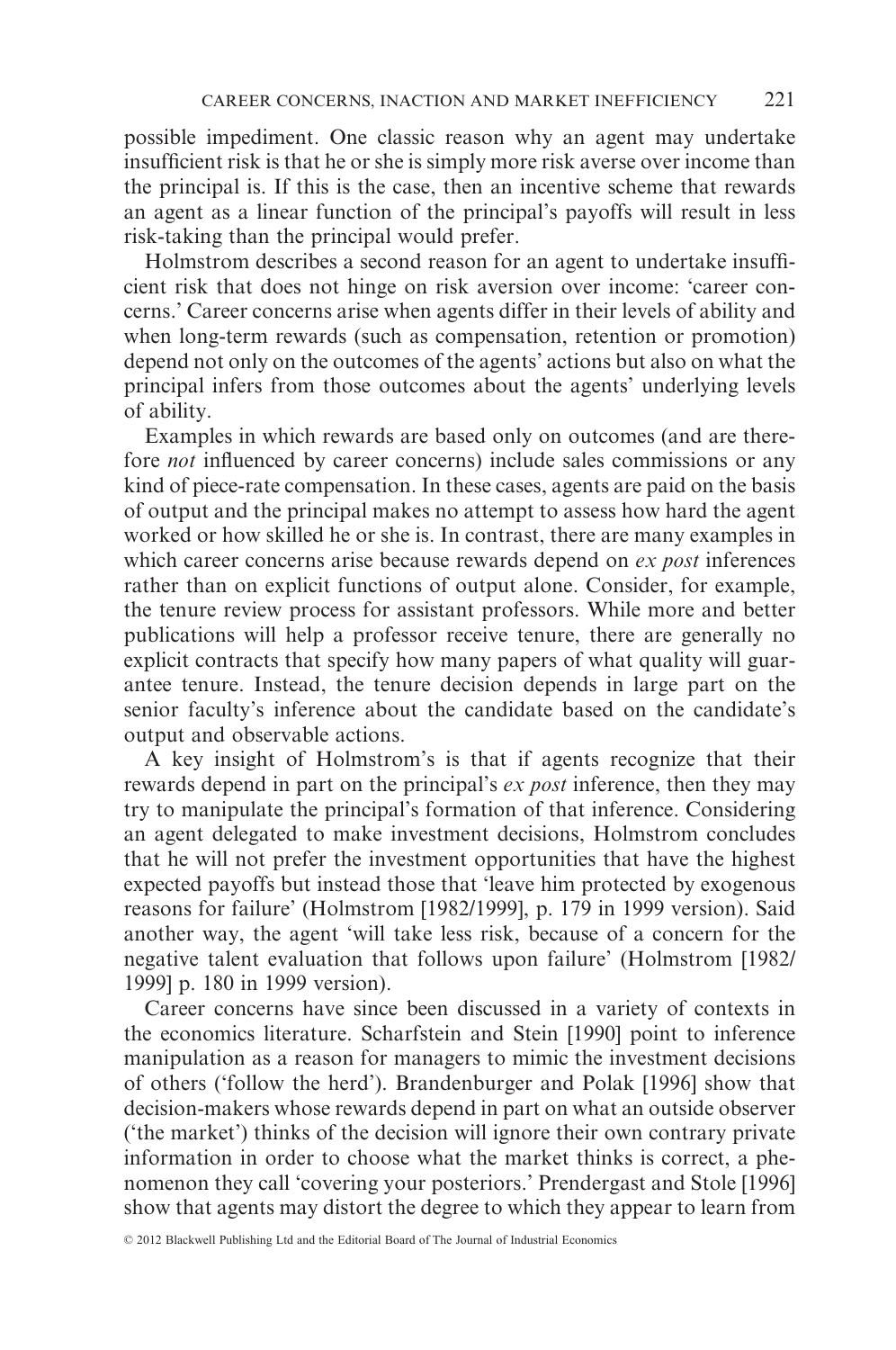new information in order to distort the inferences drawn by their principals. Harbaugh [2006] shows that an agent will avoid gambles in which a loss has the potential to reveal poor judgment. Finally, Chevalier and Ellison [1999] show empirically that the portfolio choices of mutual fund managers and their promotion and retention outcomes are consistent with a career concerns model.

Business practitioners also recognize this phenomenon. During the 1980's, a period in which IBM dominated the emerging personal computer market, this behavior was embodied in a phrase that was known by every corporate purchasing agent: 'No one ever got fired for buying IBM.' Taking the risk of purchasing a different brand of PC was seen as having tangible downside for the purchasing agent if the alternative machine performed poorly and little upside if it resulted in overall cost savings.

In this paper, we aim to extend this aspect of the principal-agent literature by examining empirically the impact of career concerns not only *on the firm* but also *in the market* when many firms make decisions this way. Such impacts could arise in many situations, given the wide array of settings in which career concerns potentially apply. To date, studies examining the broader impacts of career concerns have focused on financial markets, showing that career concerns can exacerbate credit cycles (Rajan [1994]), preclude information revelation (Dasgupta and Prat [2008]), and amplify the impact of financial shocks on bond prices (Guerrieri and Kondor [2009]). In contrast, we examine markets for a physical good—natural gas—over which firms hold private valuations. We find that career concerns in this setting reduce firms' incentives to undertake transactions, distorting market prices and resulting in a loss of surplus-increasing trade.

We focus on the gas procurement decisions of regulated gas utilities (local distribution companies). Regulators, who are the principals in this context, want utilities, who are the agents, to minimize their costs so as to minimize ultimately the costs to ratepayers, but at the same time they want utilities to ensure service quality by avoiding service curtailments. We argue that career concerns in this setting are manifest at the firm level as *inaction* in forward wholesale markets: utilities will avoid transactions that could lead regulators to conclude that the utility was to blame for negative outcomes such as high procurement costs or service failures.<sup>1</sup> In our model, utilities may receive only a noisy signal of whether they should sell or purchase gas in forward markets. We argue that even if a utility believes that selling gas in the forward market is the better decision in expectation, it may instead make no forward transaction if there is a possibility that it will later need to re-purchase gas at a very high price on the spot market or be forced to curtail customers. The need for high-cost spot market

 $<sup>1</sup>$  In other contexts, career concerns can lead to inefficiently high levels of effort, rather than</sup> inaction.

<sup>© 2012</sup> Blackwell Publishing Ltd and the Editorial Board of The Journal of Industrial Economics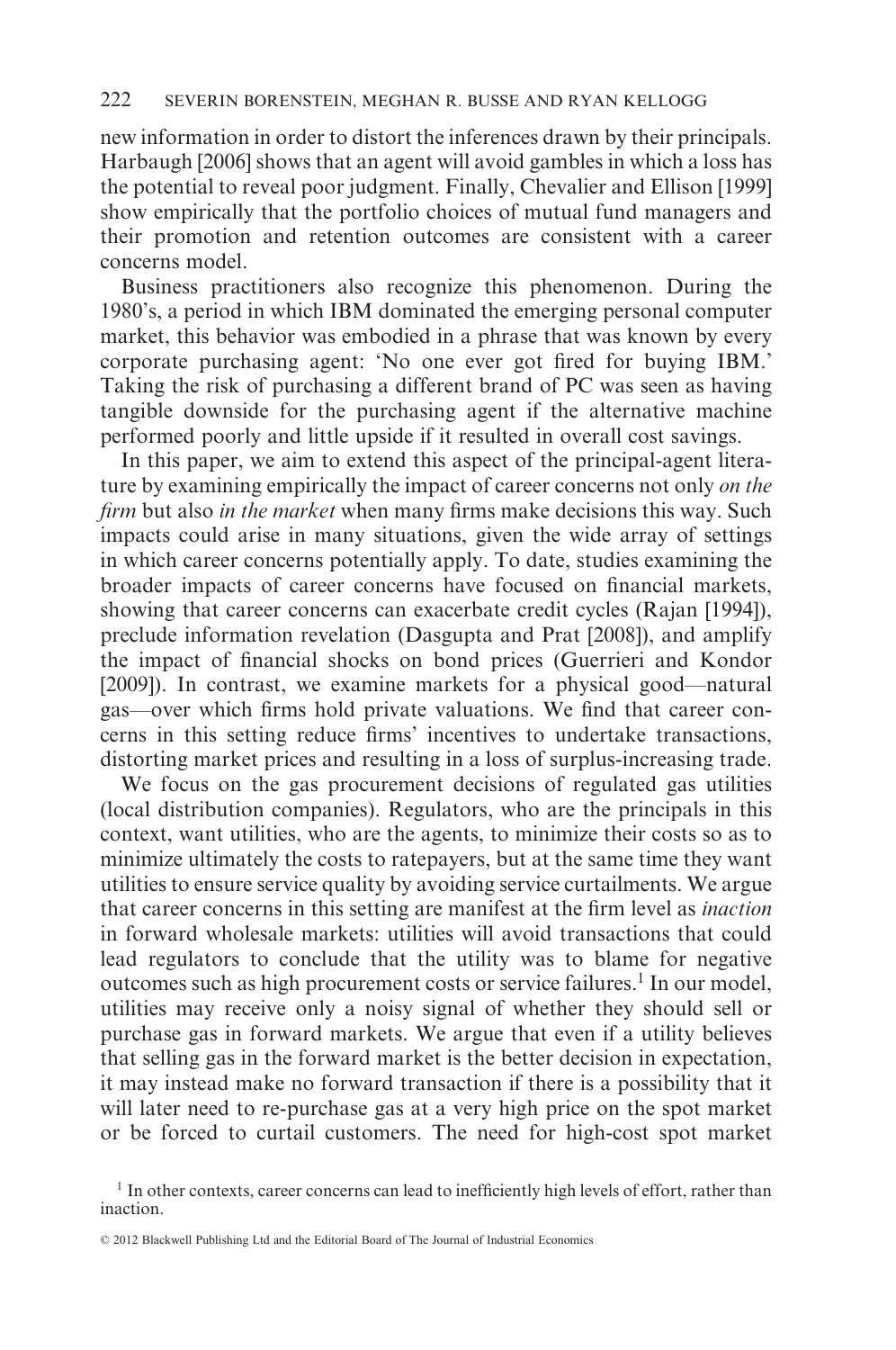procurement may still arise should the utility not undertake a forward transaction; however, in this case the utility will be able to blame its inaction on exogenous market forces because local natural gas markets are occasionally illiquid. That is, the utility will be able to claim that it attempted to purchase gas on the forward market but was thwarted by illiquidity. The utility cannot make this argument if it actually sold gas during the forward market, since it will have revealed itself as having adjusted inventories in the (*ex post*) wrong direction. Thus, inaction is a means for the utility to protect itself from revealing a mistake in judgment.

When multiple utilities are affected by career concerns and display a resulting preference for inaction, the efficiency of wholesale markets may be adversely affected. In particular, in 'tight' markets in which demand is high and the threat of extremely high spot prices and even curtailments is salient, inaction will lead to a reduction in the volume of forward transactions and a forward price premium. In this way, career concerns that operate within a firm can spill over to have implications for market outcomes. In our context, the implication is that efforts on the part of agents to influence principals' inferences can distort markets by eliminating Pareto-improving trades. Moreover, this distortion occurs at the times when the potential gains from trade are likely to be greatest.

The data and our empirical analysis do not permit a direct test of career concerns. Rather, we use market-level data from more than 100 local gas markets between 1993 and 2008 to establish two empirical regularities: forward price premia increase and forward trading volumes fall in tight markets. These two regularities are consistent with our model of career concerns, and we argue that they are not well-explained by a standard model of forward markets. Thus, our tests of career concerns are indirect. Unfortunately, firm-level data on transactions are not available, so we cannot observe individual actions within a firm that could yield more compelling evidence of career concerns, nor can we investigate inter-firm differences in incentives or organization. Within the standard model of forward markets, we do consider two factors that could drive some of the market outcomes we observe, namely price risk aversion and 'security of supply' concerns (i.e., stockout risk). We conclude that, given the institutions of the natural gas market, these factors could create a forward price premium, but neither could explain the decline in forward market trading volumes that we find occur when the market is tight. Here again our inference is indirect. While we consider what we think are the most likely alternative explanations, there could be other alternative theories that are consistent with one or both of our empirical findings.

In what follows, we first present in section II a simple, general model that formalizes the idea that career concerns can lead to inaction and then relate the model to the context of natural gas procurement. Section III describes the relevant institutional details of the natural gas industry and the specific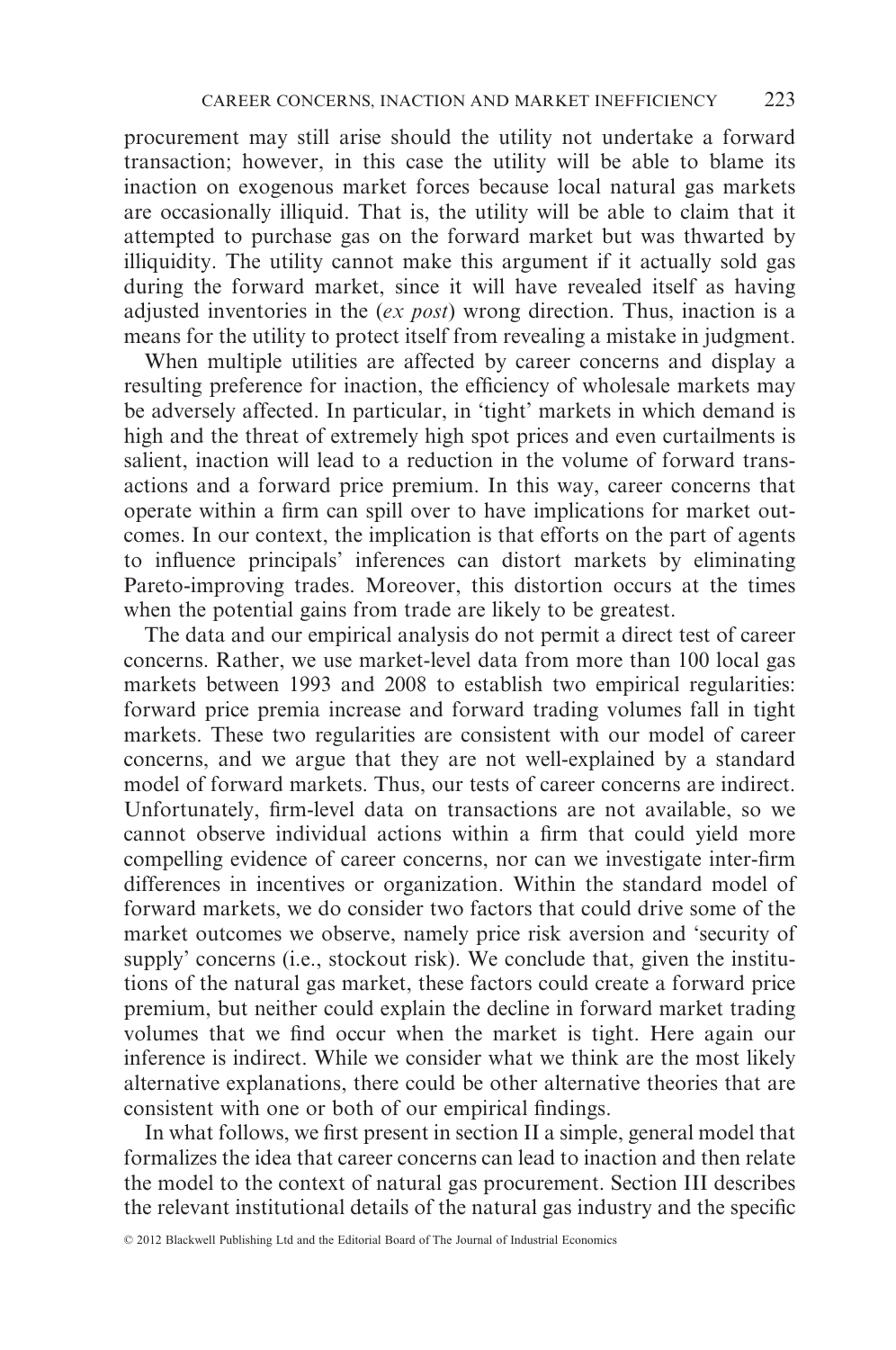incentives for inaction in tight markets. Section IV discusses the impacts of inaction on market performance and derives market-level empirical implications. Section IV also describes several alternative mechanisms that might generate similar empirical predictions in these markets. Sections V and VI describe, respectively, our data and empirical approach. Section VII presents our empirical results and discusses the extent to which the estimated results support either career concerns or alternatives as explanations for what we observe. Section VIII concludes and discusses broader implications.

#### II. A MODEL OF CAREER CONCERNS AND INACTION

#### II(i). *The Model*

This section presents a simple principal-agent model that demonstrates how career concerns may lead to inaction. In the model, some agents will prefer to take no action rather than take an action that increases the principal's value in expectation but potentially reveals the agent to be of the type the principal finds less desirable.<sup>2</sup>

Consider a risk-neutral principal that would like in each period to maximize a scalar value  $V_t = \beta_t \theta_t$ , where  $\theta_t$  is a choice variable  $\theta_t \in \{-1, 0, 1\}$  and  $\beta_t$  is a random variable with mean zero that is continuously distributed on  $\lfloor \underline{\gamma}, \overline{\gamma} \rfloor$ , where  $\underline{\gamma} < 0 < \overline{\gamma}$ .

The principal cannot observe  $\beta_t$  directly before having to choose  $\theta_t$ , but the principal employs a risk-neutral agent whose job it is to know  $\beta_t$  in each period and to choose  $\theta_t$  in order to maximize  $V_t$ . Each period, the agent receives compensation equal to some share of  $V_t$ , including when  $V_t$  is negative. Since the probability is zero that  $\beta_t = 0$ , it will always be optimal from the principal's perspective to have a well-informed agent choose either  $\theta_t = 1$  or  $\theta_t = -1$ . Some share of the time,  $\alpha$ , however, the agent is forced by exogenous circumstances to choose  $\theta_t = 0$ , which might be thought of as taking no action since it guarantees  $V_t = 0$ . The principal cannot verify in any given instance whether the agent has been forced to choose  $\theta_t = 0$  or has done so voluntarily.

There are two possible types of agents. Agents know their types, but an agent's type is unobservable to the principal. Type *A* agents always get a perfect signal of  $\beta$ , and, given their incentives, choose the optimal  $\theta$ . Type *B* agents get a perfect signal of  $\beta$ , with probability  $\rho$  (0 <  $\rho$  < 1 and uncorrelated with  $\beta$ ). With probability 1– $\rho$  they get a noisy signal,  $\hat{\beta}$ . The noisy signal is unbiased,  $E\left[\hat{\beta}\right] = \beta$ , but has support over  $\left[\underline{\gamma}, \overline{\gamma}\right]$  and can indicate

<sup>&</sup>lt;sup>2</sup> The model's setup is in the spirit of Brandenburger and Polak [1996]; it differs in that it focuses on the agent's possible strategy of taking no action at all in order to avoid revealing information about his or her type.

<sup>© 2012</sup> Blackwell Publishing Ltd and the Editorial Board of The Journal of Industrial Economics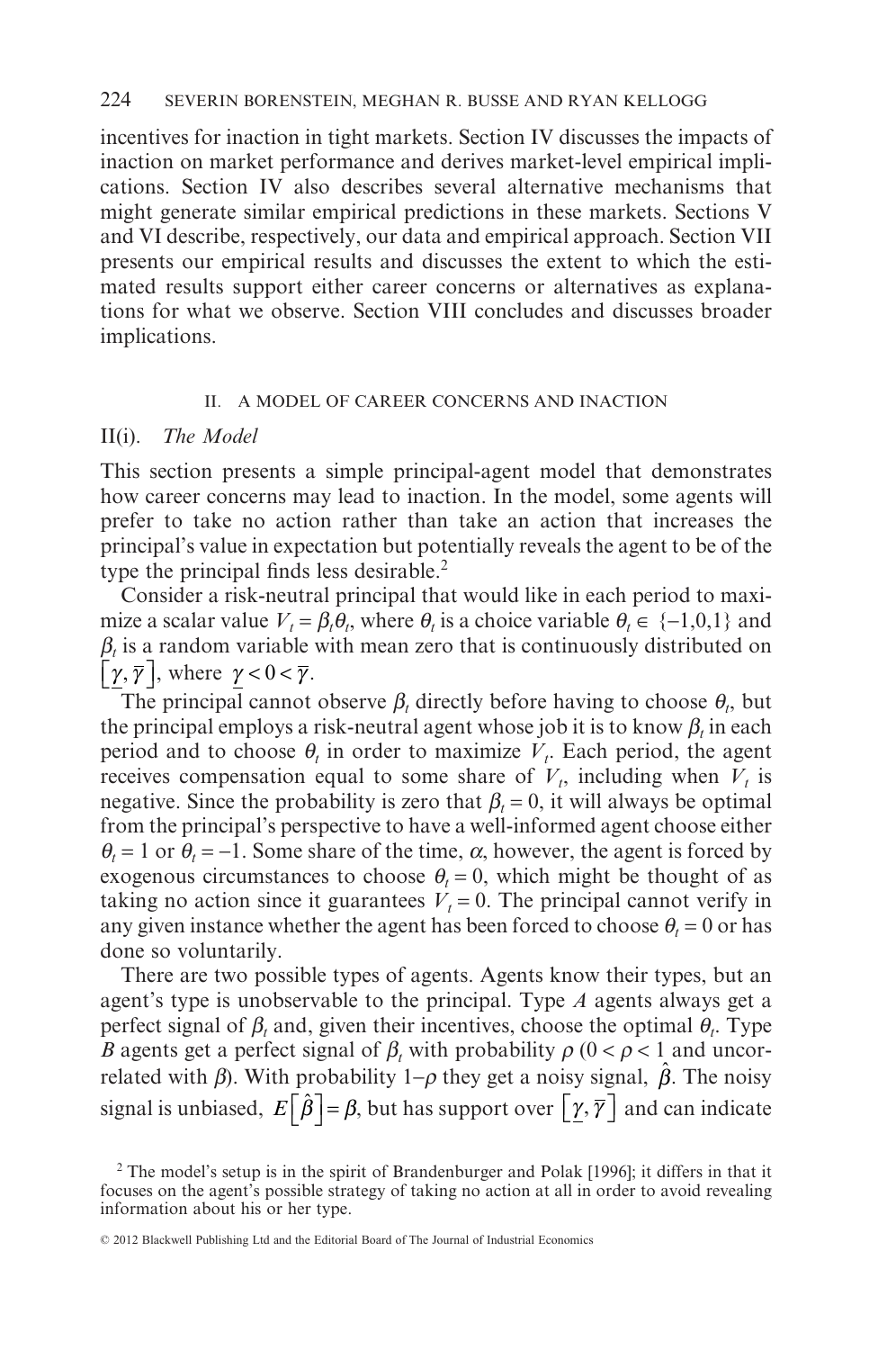the incorrect sign of  $\beta$ . The agent knows whether the signal it has received is perfect or noisy. The principal knows that both type *A* and type *B* agents exist but does not know which type its current agent is.

After each period, the principal observes  $\beta$ ,  $\theta$ , and *V*<sub>*t*</sub>. The principal receives  $V_t$ , and pays (or charges) the agent a share of it. The principal then decides whether to retain or fire the agent. If the agent is fired, a new agent is drawn from a pool of agents of both types. The probability of drawing a type *A* agent is known to the principal and is strictly between zero and one. Following the retention or firing decision, a new period begins. We assume that the environment is changing frequently enough, the relationship between principal and agent is short enough, or  $\alpha$  is large enough that the principal cannot reliably infer whether the rate at which the agent takes action  $\theta = 0$  is inconsistent with  $\alpha$ .

This model implies the following results.

*Result 1:* If a type *B* agent wished solely to maximize the expected  $V_t$ (no career concerns), then it would never voluntarily choose  $\theta_t = 0.3$ 

*Result 2:* An agent that chooses  $\theta$ , of the wrong sign is fully revealed to be type *B*. 4

*Result 3:* If hiring is costless, the principal should always fire an agent revealed to be type *B*. 5

*Result 4:* Depending on the type *B* agent's outside employment opportunity and discount rate, in equilibrium it may respond to an imperfect signal by claiming, untruthfully, that it is forced to select  $\theta_t = 0$  that period.

The first three results follow directly from the model. Result 4 arises because a type *B* agent knows that if it makes a mistake, it will be fired immediately. When the type *B* agent knows that its signal is perfect, there is no chance that it will be fired if it acts in accordance with the signal. However, when the agent knows that its signal is imperfect, acting in accordance with the signal will lead with a nonzero probability to a mistake. If that probability is large enough (either because  $\hat{\beta}$  is very close to zero or the signal is very noisy), if the agent's outside employment opportunities are poor enough relative to the existing contract, and if its discount rate is low enough, then the type *B* agent will choose to forego the

<sup>&</sup>lt;sup>3</sup> Proof: When the signal is perfect, choosing  $\theta$ , with the same sign as  $\beta$ , results in  $V_t > 0$  with certainty. Even when the signal is imperfect, choosing  $\theta_t$  with the same sign as  $\hat{\beta}_t$  results in  $E[V_t] > 0$ .<br><sup>4</sup> Proof: Type *A* agents are always perfectly informed. They know which  $\theta_t$  will maximize

 $V_t$ , and it is in their interest to choose that  $\theta_t$ .<br><sup>5</sup> Proof: The expected value of a new draw is higher than that of a certain type *B* agent

because the new draw can be no worse than type *B* and because there is no scope for improvement in the model.

<sup>© 2012</sup> Blackwell Publishing Ltd and the Editorial Board of The Journal of Industrial Economics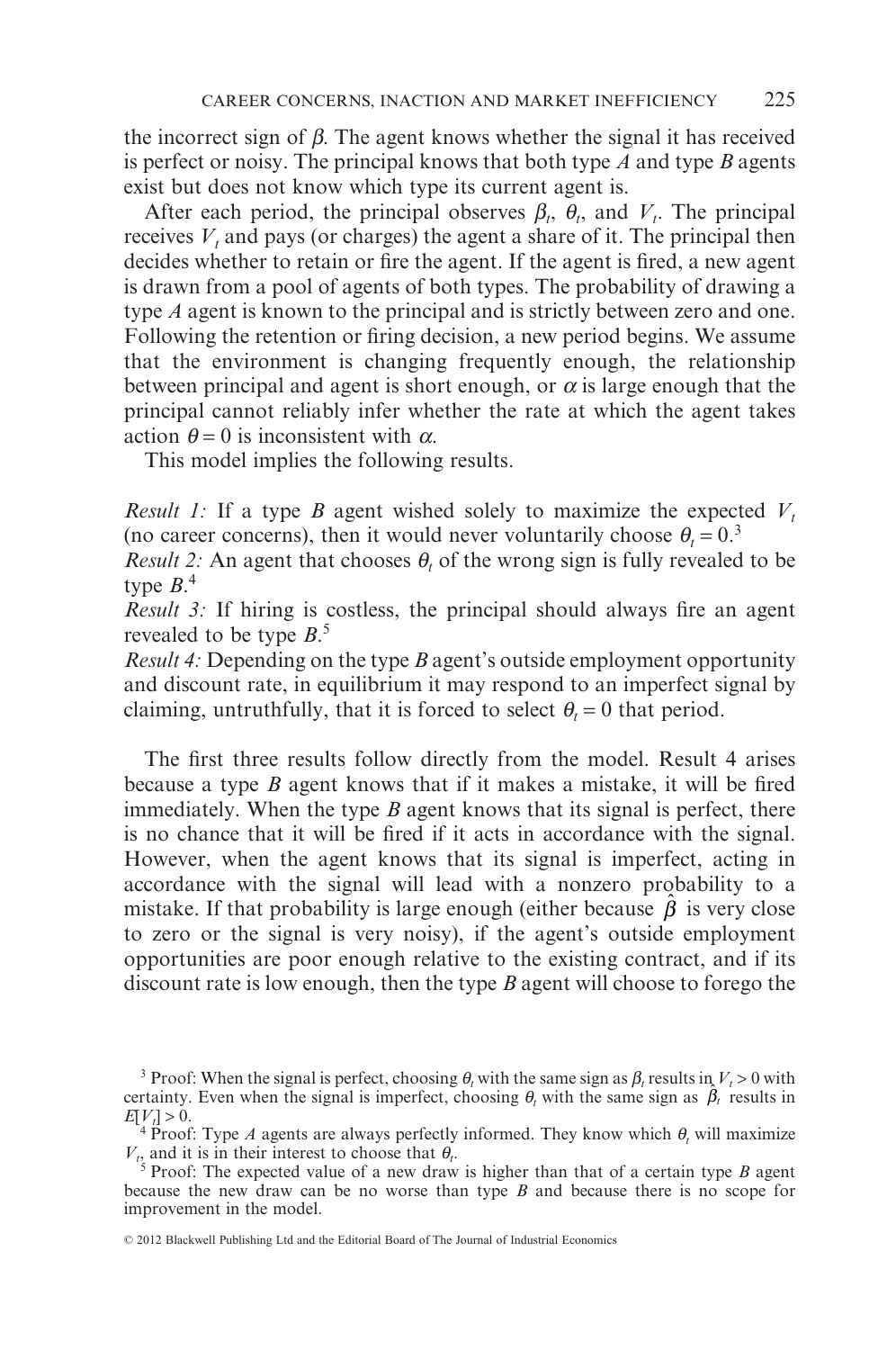chance to earn the positive payment it would obtain if it chose  $\theta_t$  correctly.<sup>6</sup> It will instead claim that it could not choose a non-zero  $\theta$ , due to exogenous factors. This inaction prevents the principal from having an opportunity to infer that the agent is of the low-quality type.<sup>7</sup>

# II(ii). *Correspondence of the Model to Natural Gas Procurement*

Here, we summarize the correspondence between the model and the context of natural gas procurement before giving a more complete description of the institutional features of natural gas markets in section III.

The principals in the model correspond to state Public Utilities Commissions (PUC's). PUC's have two primary objectives: (1) to ensure reliable gas supply so that customers will not be interrupted, even during peak demand periods; and (2) to minimize customer rates while allowing the utility to achieve a reasonable rate of return. The agents are local distribution companies (LDC's). LDC's are public utilities that are responsible for purchasing natural gas on wholesale markets and distributing that gas through a local network of gas lines to ratepaying customers in a defined geographic area.

The value function in the model represents the value of the LDC adjusting its gas position for period *t*, i.e., making transactions to change the amount of natural gas the LDC has available to fulfill the demand arising from its customers in period *t*. The LDC's position includes both gas the LDC has in storage in its local distribution area and scheduled gas deliveries arranged under long-term contracts with gas suppliers and interstate pipeline companies, either of which can be increased or decreased through pre-period  $t$  transactions. The value function  $V_t$  incorporates both the principal's goal of service reliability and its desire for the LDC to minimize its costs of operation and thereby minimize customer rates. Operation costs include the costs of procuring gas, expenses associated with holding excess reserves of gas in inventory, and opportunity costs of not selling gas on wholesale markets.

<sup>6</sup> The proof of this possibility result is straightforward by showing that it can't be privately optimal for a type *B* agent never to lie. Consider the case in which  $\hat{\beta} = +\varepsilon$ , arbitrarily close to zero. The gain from choosing  $\theta \neq 0$  is arbitrarily small and the probability of being revealed to be type *B* is substantial, nearly 50% if  $\hat{\beta}$  is distributed symmetrically. Under the assumption that the environment is changing sufficiently frequently that the principal cannot reliably infer whether the rate at which the agent takes action  $\theta = 0$  is inconsistent with  $\alpha$ , lying by choosing  $\theta = 0$  does not impose a risk of being fired.

 $\frac{7}{1}$  It is important to the results that the principal not be able to commit never to fire the agent. Since the principal in equilibrium does not learn about the agent's type, such a commitment would be optimal for the principal because it would eliminate the incentive of a type *B* agent to choose not to act (acting always yields positive value for the principal in expectation). Assuming that the principal cannot commit to retain the agent seems appropriate in our context of utility regulation and in most business settings.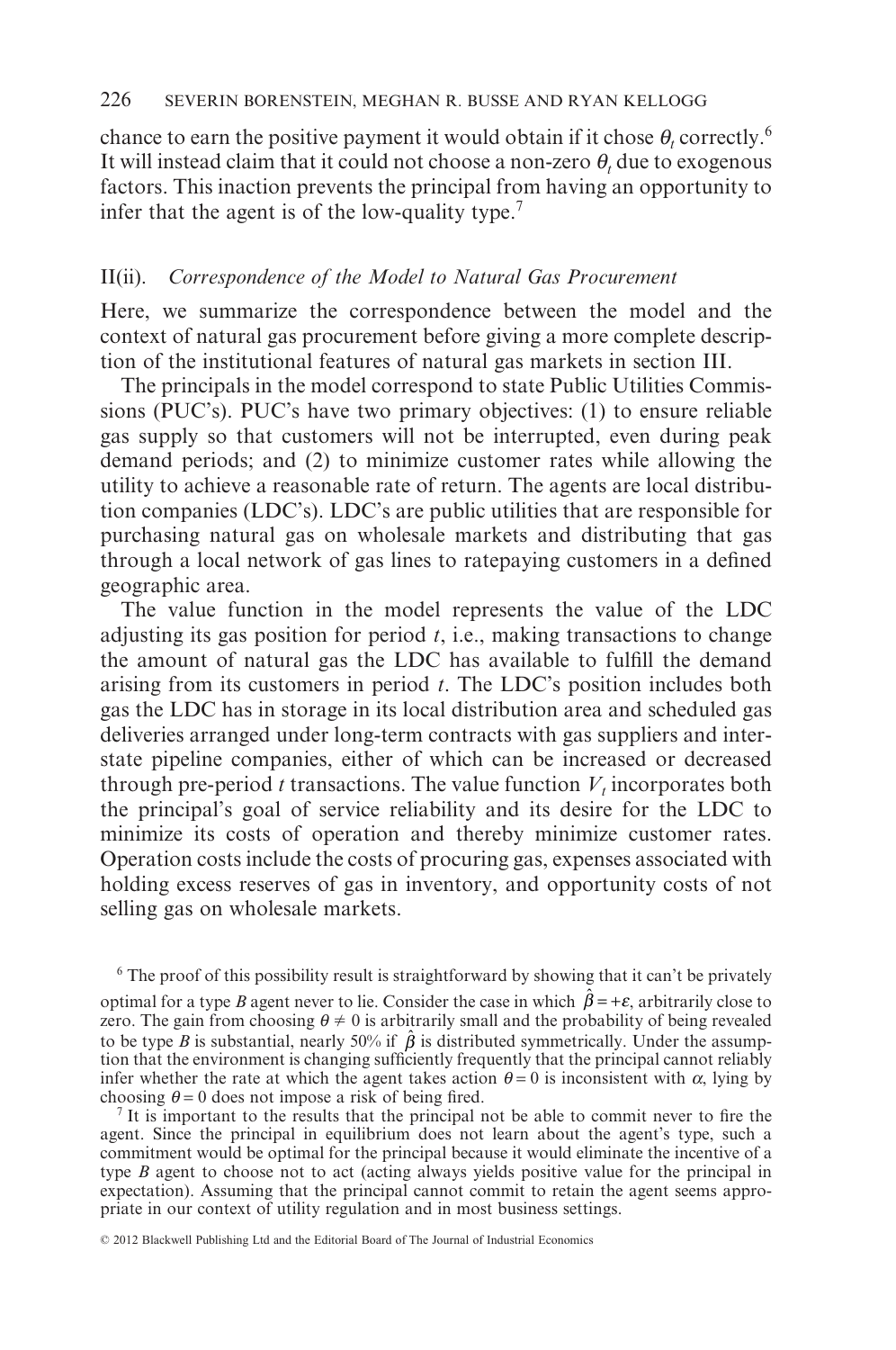An explicit, non-stylized form of this value function would be more difficult to specify than that of a typical profit function because the pressures PUC's face are political pressures rather than profit pressures. A document called the 'Natural Gas Information Toolkit' published in 2008 by The National Association of Regulatory Utility Commissioners describes the pressure PUC's and LDC's anticipated arising when summer 2008 gas prices hit record levels: 'Social dismay could occur, especially in cold areas of the country where households consume large amounts of natural gas during the winter months. Gas utilities, in addition, could experience higher bad debt and other financial problems and, along with state commissions, would be the recipients of public wrath,' (NARUC [2008] p. iii). Speaking in more general terms, the *Toolkit* says, 'State commissions and gas utilities have taken the brunt of public outcries over high gas prices. State commissions desire to have natural gas remain affordable for all customers and priced ' "fairly and reasonably," ' (NARUC [2008] p. 2).

The value function at any point in time,  $V_t$ , dictates whether it is better (in expectation) for the LDC to purchase or to sell gas on the wholesale market. The job of the LDC is to know  $\beta$ , using projections of customer demand, and to act accordingly. The correct value of adjusting reserves is revealed when demand is realized, after the procurement decision has been made. The types of agents represent the possibility that some LDC's (or some individuals who are employed by LDC's) may be better than others at forecasting demand. The probability  $\alpha$  that the agent is forced to choose  $\theta = 0$  corresponds to the fact that local natural gas markets are occasionally illiquid, so that an LDC may not be able to trade without substantially moving the price or may not be able to find a counterparty at all.

The correspondence of the model's results to the natural gas procurement setting is that there may be instances in which the regulator's interest might be served best by the LDC's either buying or selling gas; however, the LDC would rather make no transaction than risk engaging in the wrong transaction. This preference for inaction occurs because the LDC, if it does nothing, can always claim *ex post* that it tried to do the right thing but was thwarted by the illiquidity of the market. Alternatively, taking an action would expose the LDC to the possibility that the action was incorrect, in which case the regulator would be able to infer clearly that a mistake was made.

#### III. NATURAL GAS PROCUREMENT AND INACTION IN 'TIGHT' MARKETS

This section presents the relevant details of natural gas markets and argues that LDCs' incentives for inaction will tend to be manifest only in 'tight' markets in which demand and prices are high. We also argue that the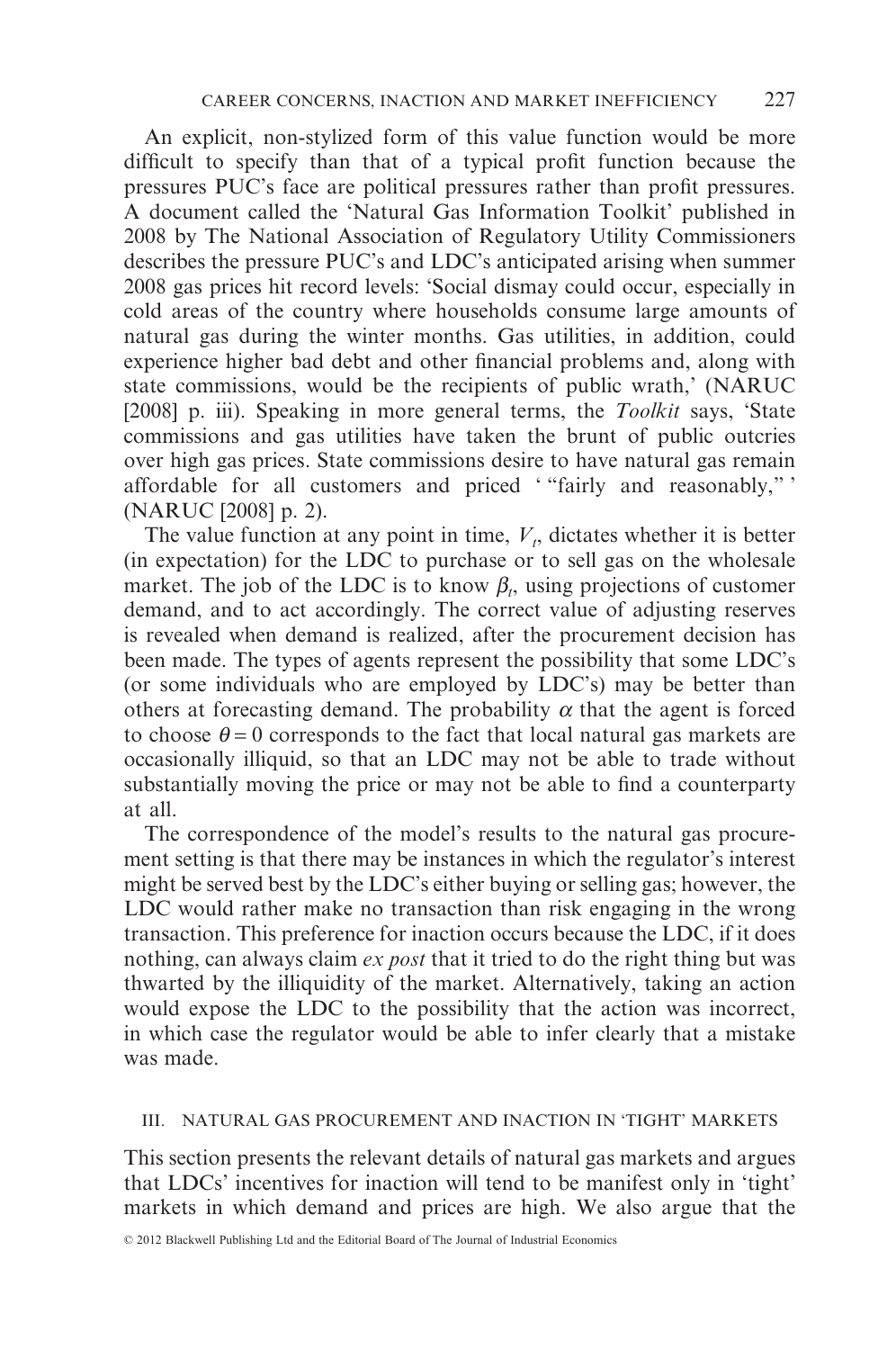incentive for inaction will tend to be asymmetric, in that LDC's will be more wary of making sales of gas than of making purchases.

## III(i). *Institutional Aspects of LDCs' Gas Procurement Decisions*

The delivery of natural gas to end-use consumers involves three stages: production from natural gas wells, interstate transmission, and local distribution. These three stages are handled by three different types of companies: natural gas producers, pipeline transportation companies, and LDC's, respectively. A fourth set of firms, gas marketers, act as intermediaries, aggregating volumes across producers (many of which are very small firms), matching buyers and sellers, and often taking market positions themselves.

Natural gas production in the United States is generally considered to be competitive — industry concentration amongst producers is extremely low — and wellhead prices have been fully de-controlled since 1993.<sup>8</sup>

The areas of the country in which natural gas is produced  $-$  a belt running northwest to southeast from the Rocky Mountains to the Gulf of Mexico<sup>9</sup>— is not where demand centers are. Demand is concentrated in the Northeast, Upper Midwest, and West Coast. Thus, a network of interstate transmission pipelines has been developed. The pipeline companies are distinct firms that do not own any natural gas themselves, but rather act as transporters of gas on behalf of producers, LDC's, and gas marketers. The maximum tariffs that interstate pipelines may charge are regulated by the Federal Energy Regulatory Commission (FERC) under a cost-of-service framework.

LDC's purchase gas on wholesale markets and deliver it to ratepaying customers.<sup>10</sup> Each LDC is regulated by its state's Public Utilities Commission (PUC), which controls retail prices through cost-of-service regulation in which the wholesale cost of gas supply is passed through to ratepayers. Retail prices generally adjust only with a lag, giving LDC's incentives to reduce their natural gas purchase costs if possible. An additional incentive is provided by the threat of a prudency review process should the PUC believe that the LDC is paying abnormally high prices for gas. An LDC can also expect to be reviewed if it does not procure sufficient gas supplies and must curtail customers. (Because retail rates are regulated and do not change on a day-to-day basis, there is little scope for end-use customer response to high wholesale prices.)

<sup>&</sup>lt;sup>8</sup> Wellhead natural gas price deregulation began in 1978 with the Natural Gas Policy Act.<br>Prices were fully de-controlled in 1993 under the Natural Gas Wellhead Decontrol Act.

 $P^9$  About 20% of the natural gas consumed in the U.S. is imported, about 90% of which comes from Canada.

 $10$  Some merchant electric generators and large industrial firms also purchase gas directly in wholesale markets.

<sup>© 2012</sup> Blackwell Publishing Ltd and the Editorial Board of The Journal of Industrial Economics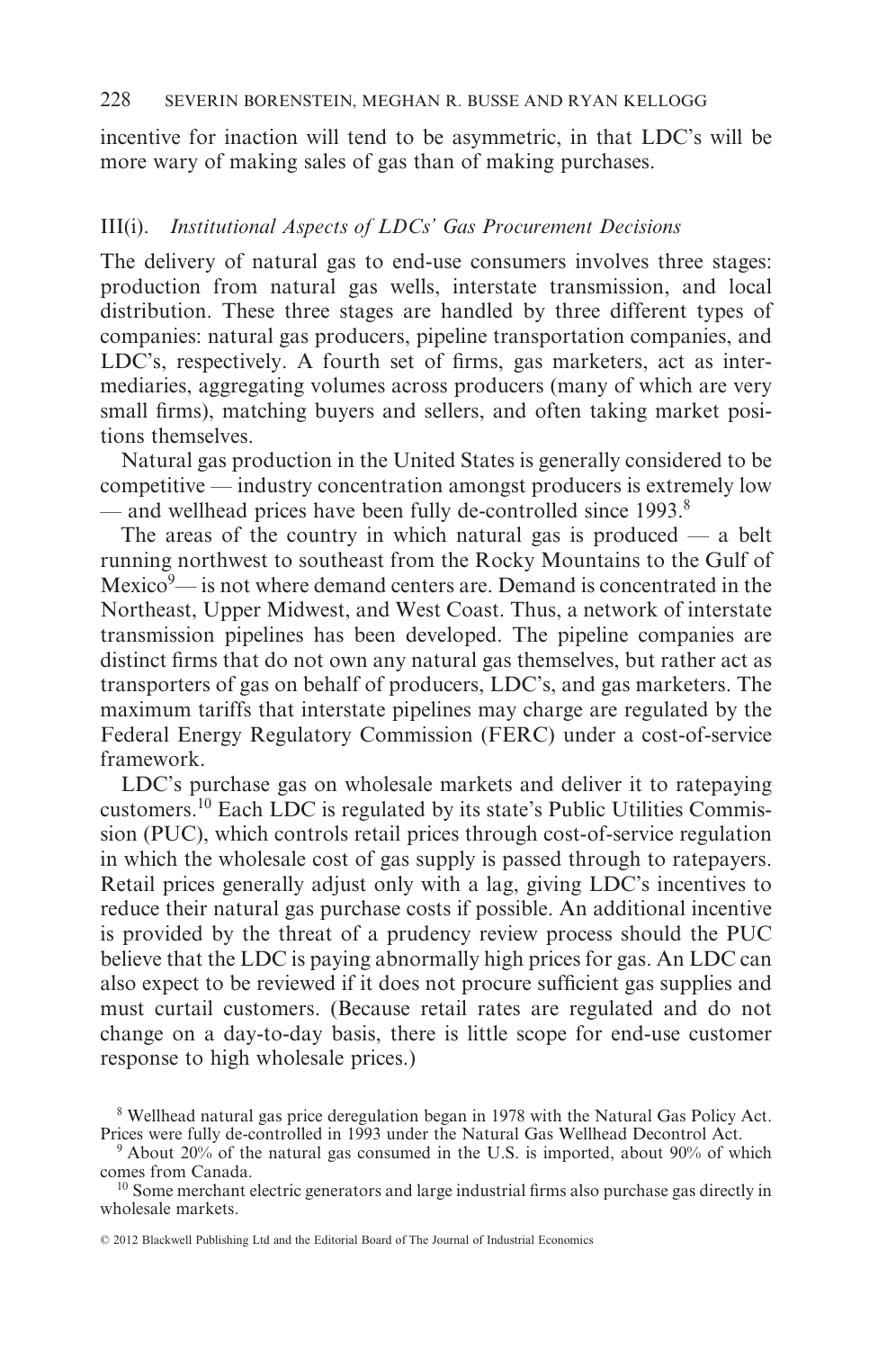An LDC must make gas procurement decisions along two dimensions: (1) how far in advance to procure; and (2) whether to take ownership of wholesale gas at a location near its customers or at a location near gas producers. An LDC has three options for purchase timing: it can purchase gas through long-term contracts, through a monthly forward market called the 'bidweek' market, or in a day-ahead spot market. LDC's typically arrange to fulfill at least some of their natural gas needs by signing longterm contracts with natural gas marketers or relatively large producers that do their own marketing. These contracts often have time horizons measured in years and typically include (or are paired with) a purchase of transportation rights over the necessary pipelines to transport the natural gas from the production location to the LDC's distribution area.

The 'bidweek' market's name derives from the fact that it occurs during 'bidweek,' the last five trading days of each month. As it goes into bidweek, an LDC has a certain level of gas 'reserves' at its disposal to meet demand over the upcoming month. The level of reserves is determined by its longterm contracts and by storage carried over from the previous month. In the bidweek market the LDC can adjust its level of reserves by buying additional gas if it thinks its reserves are inadequate or by selling reserves for which the market price exceeds its private shadow value. Potential transaction partners include other LDC's, gas marketers, and large producers. Transactions in the bidweek market are for a specified volume of gas to be delivered to a local market for every day of the upcoming month. Bidweek markets operate at approximately 100 locations across the United States.

Finally, an LDC can make daily adjustments to its reserves through a day-ahead spot market. Spot markets, like bidweek markets, are local and provide LDC's with an opportunity to buy or sell gas in order to match their retail demand on a day-to-day basis.

In both the bidweek and spot markets, an LDC can carry out transactions near its service area or at some distance away. Should the LDC elect to take ownership near its customers, it must contract with a gas supplier for delivery to its local area; in this case, the supplier is responsible for arranging the necessary pipeline transportation. Alternatively, if the transfer of ownership occurs at a distant location, the LDC is responsible for contracting transportation. Transportation can be arranged either through a direct contract with the pipeline company or through a contract with an existing holder of transportation rights on the pipeline.

Market participants have indicated to us that the local bidweek and spot markets in areas served by LDC's are occasionally illiquid. These markets lack a centralized market-maker, and the consequent lack of information makes it difficult for LDC's to identify suitable trading partners and prices. Liquidity is also limited by a coordination problem because the transfer of the gas itself must be linked to a contract for the necessary pipeline transportation capacity. These search and coordination problems are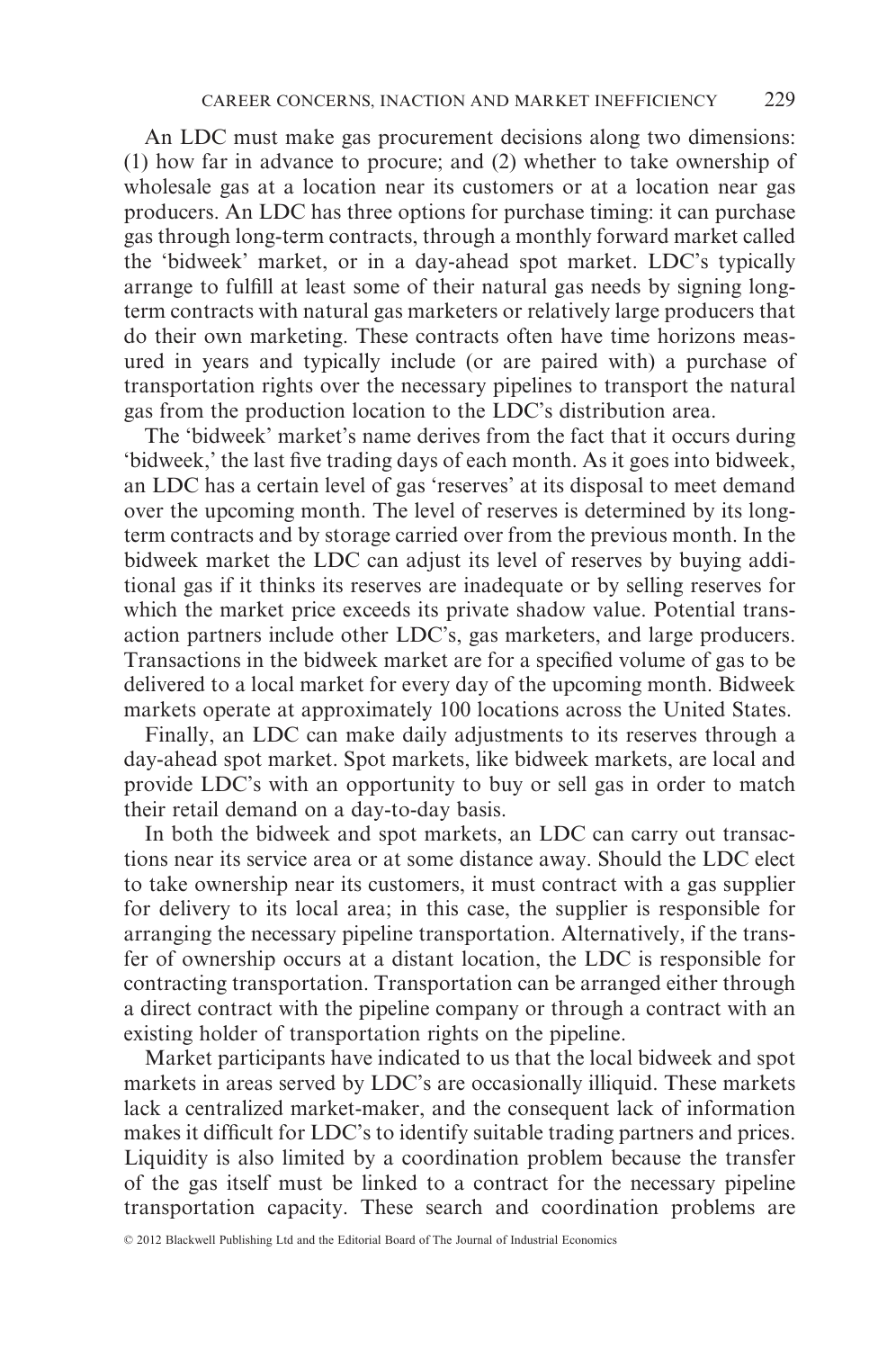particularly acute in the spot market, in which there is only one day to consummate a trade, although they are present at bidweek as well. Because of these barriers to trade, an LDC can occasionally find itself facing few suitable counterparties in its local market, leading to situations in which it can have market power exercised against it. Industry participants have also told us that instances may occur in which an LDC cannot complete a transaction at any price, particularly in the spot market.

## III(ii). *Incentives for Inaction in 'Tight' Gas Markets*

We focus our analysis on the decisions of LDC's in the forward bidweek market. The task of an LDC in this market is to know whether to buy or sell gas given its initial reserve level, its projected customer demand over the upcoming month, and its projection of spot prices over the upcoming month. For example, if an LDC expects to need additional gas and believes that spot prices are likely to be higher than the price at which it can buy gas at bidweek, it should purchase bidweek gas.

LDC's are charged by regulators to be 'prudent' in acquiring gas supplies, which means (in very simple terms) that LDC's should acquire sufficient gas to serve customer demand and not pay too high a price for it. Regulators enforce this objective with the threat of prudency reviews and possible reprimands for LDC's who are determined *ex post* to have acted imprudently. The punishment value for LDC's of regulatory reviews is not easily specified, nor are punishments written into formal rules, but it is clear that the LDC's believe they are real and that their wish to avoid a review affects the decisions they make.

In particular, industry participants have expressed to us a belief that the expected regulatory penalty an LDC would face following a curtailment or a purchase of gas at an extremely high spot price varies with the inference the regulator would draw regarding why the incident happened. One utility executive told us with regard to this issue that '[avoiding] regret is the prime mover' in dealing with regulators. If an LDC is forced to purchase gas at extremely high spot prices or, even worse, curtail customers, it would prefer to be able to argue that it made a 'good faith effort' to avert the problem by buying gas at bidweek but was thwarted by an illiquid market. If the utility has in fact sold gas during bidweek, it will not be able to make this argument. Inaction during bidweek therefore protects LDC's from the risk of a particularly harsh regulatory review.<sup>11</sup>

Within the agency relationship between the regulator and the LDC, the threat of a regulatory review helps ensure that the LDC pursues the

<sup>&</sup>lt;sup>11</sup> A 2001 report published by The National Regulatory Research Institute describes specific cases in which LDC's in various states were reprimanded or found to be imprudent for relying too heavily on spot markets and having to pay high prices for gas as a consequence (Costello and Cita [2001], pp. 59–62).

<sup>© 2012</sup> Blackwell Publishing Ltd and the Editorial Board of The Journal of Industrial Economics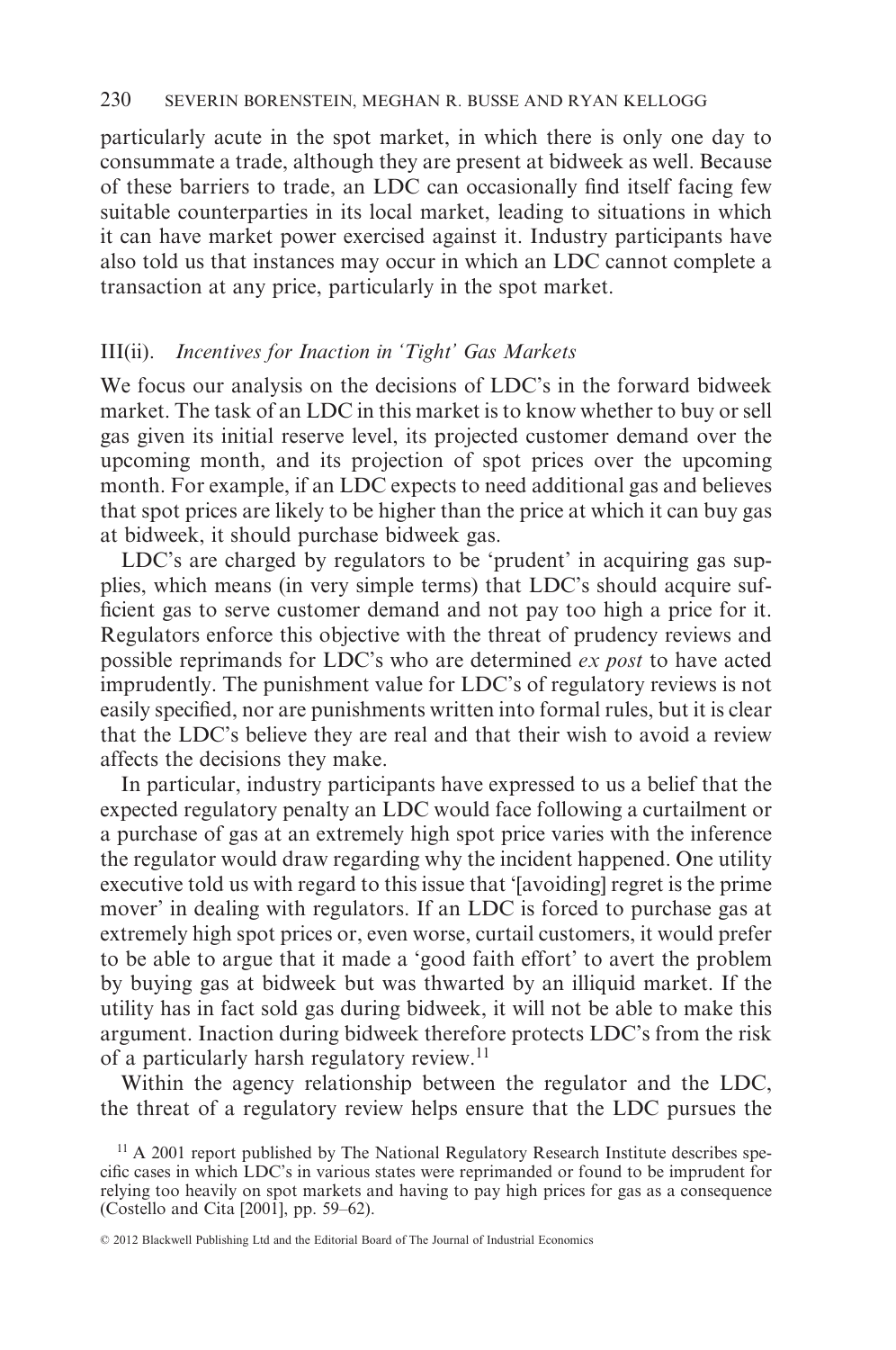regulator's prudency objectives. There are also political reasons for using the threat of a review. The regulator is ultimately accountable to the governor and legislature, and they in turn are accountable to their constituents. While high retail rates or curtailments will attract customer ire whenever they occur, the political fallout will be greater if the utility has taken some action that can be interpreted as having caused or contributed to the bad outcome. (Although the circumstances are quite different, the blackouts during the California electricity crisis and the subsequent recall of Governor Gray Davis suggest that a widespread belief that public utilities have been poorly overseen can have substantial political consequences.) An LDC can provide itself political 'cover' and some protection from 'Monday-morning quarterbacking' in a regulatory review of high-priced spot purchases or curtailments if it at least avoided selling gas in the preceding bidweek.<sup>12</sup>

In the simple model of section II, the principal's incentive to fire the agent following an incorrect decision stemmed from a rational inference about the agent's quality and the fact that the principal's value is maximized by hiring a new, potentially higher-skilled, agent. In the natural gas context, the regulator cannot 'fire' an LDC. While individual managers within an LDC could be fired, we have not found any instances of a PUC calling directly for the firing of an individual. Of course, career concerns could arise within the LDC itself, leading an individual manager responsible for gas procurement not to sell reserves, even at an expected positive value to the LDC, if there were a possibility that the LDC would subsequently need to buy the gas back on the spot market and face a prudency review.<sup>13</sup> In what follows, we will focus our discussion on the interaction between the regulator and the LDC. In this context, the relevant disciplinary actions we have in mind are not literal firings, but regulatory reviews, reprimands, and other such institutional—rather than individual—punishments.

An LDC's concern about regulatory reviews, political fallout, or inferences regarding its ability are likely to only be salient in what are referred to in the industry as 'tight' markets. A 'tight' bidweek market is one in which consumer demand for gas in the upcoming month is expected to be high relative to the total supply that is available to the LDC's in the region (including supplies available to be withdrawn from storage). More precisely, in a tight bidweek market, LDC's believe that there is some chance

 $12$  Although this paper models career concerns arising between LDC's and regulators, it could also be the case that LDC's faithfully implement the wishes of regulators but that there is something analogous to a career concern that arises between regulators and elected officials

 $13$  Such internal career concerns incentives could also be relevant for other market participants such as gas marketers, though in that case the incentive conflict would be between the personal career advancement of an employee and the (unregulated) profit motive of the gas marketer.

<sup>© 2012</sup> Blackwell Publishing Ltd and the Editorial Board of The Journal of Industrial Economics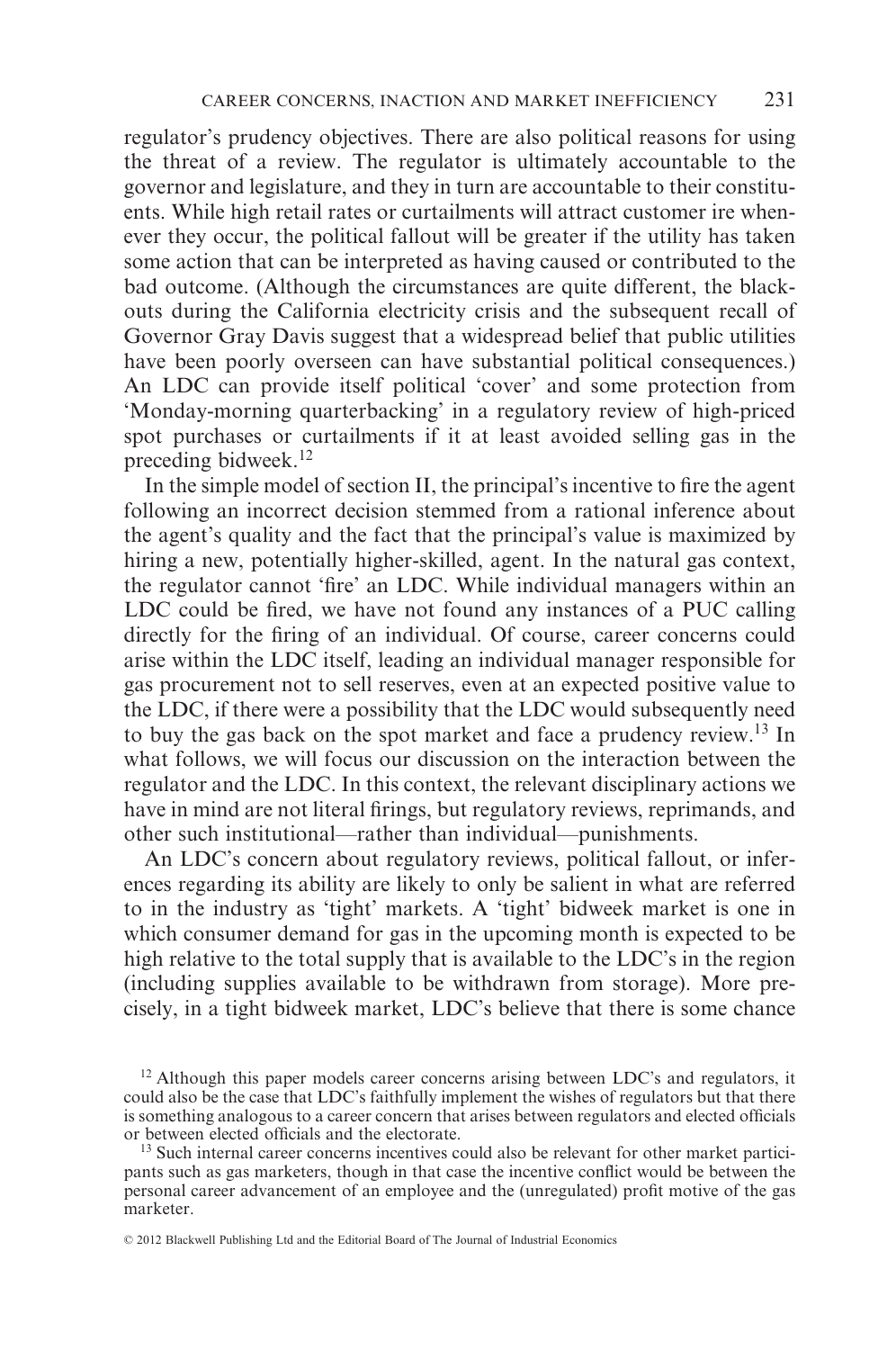that the customer demand that will be realized in the upcoming month will be sufficiently high that LDC's holding insufficient gas reserves will be forced to either pay very high spot prices or curtail customers if they cannot execute a spot purchase. Because of this curtailment risk, tight markets are naturally associated with high bidweek prices and high expected spot prices. For example, there were spells of particularly cold weather in the Northeast in February, 2003, January, 2004, and December, 2004– January, 2005; record low temperatures were set in Boston in the 2003 and 2004 events. During each of these spells, gas prices in the region increased substantially in both the bidweek and spot markets.<sup>14</sup> The bidweek price increases can be attributed to either forecasts of further cold weather or to the depletion of storage volumes during the cold snaps. These price increases were also partially transmitted to natural gas supply areas such as Louisiana via the interstate pipeline system. Other examples of tight markets include California in late 2000 following a period of intense demand for natural gas by electricity generators (and a supply disruption caused by an explosion on the El Paso pipeline system) and much of the eastern half of the U.S. in late 2005 following Hurricanes Katrina and Rita.

Tight markets are also likely to be associated with a high spot price variance. In a tight market, an LDC's supplies of gas may be insufficient to meet consumer demand. Thus, the LDC's marginal valuation of gas will be determined by how much gas it needs in order to serve the inelastic demand of its retail customers, rather than, for example, the value of storing gas for future months. As a result, the LDC's demand for gas in the market will become inelastic. Because the external supply of gas will also be inelastic due to pipeline capacity constraints, small shocks to customers' demand will translate into large spot price movements.

Career concerns are salient in tight bidweek markets because of this high spot price variance and the threat of curtailments. Even if bidweek prices are sufficiently high that an LDC believes that selling gas at bidweek is the value-maximizing decision in expectation, it faces the risk that a positive demand shock will require it to curtail customers or re-purchase the gas at a spot price that is much higher than the bidweek price at which it sold. Inaction in this situation will protect the LDC from a particularly severe regulatory review and an adverse reputational impact. In a market that is not tight, however, there is no threat of curtailment and the variance of spot

<sup>14</sup> At the Boston 'citygate' pricing point, for example, daily spot prices during February, 2003, January, 2004, and January, 2005 regularly exceeded \$10 per million British thermal units (mmBtu) and reached as high as \$47.50/mmBtu on January 15th, 2004 when a record low temperature of -4 degrees Fahrenheit was recorded. Bidweek prices for delivery in March, 2003, February, 2004, and February, 2005 were \$11.35, \$10.07, and \$9.36 per mmBtu, respectively. In contrast, the bidweek price did not exceed \$3.70/mmBtu throughout the winter of 2001–2002, for which there were only 5 days in which the high temperature was at or below the freezing point. (Historical weather data were obtained from WeatherSpark. com.)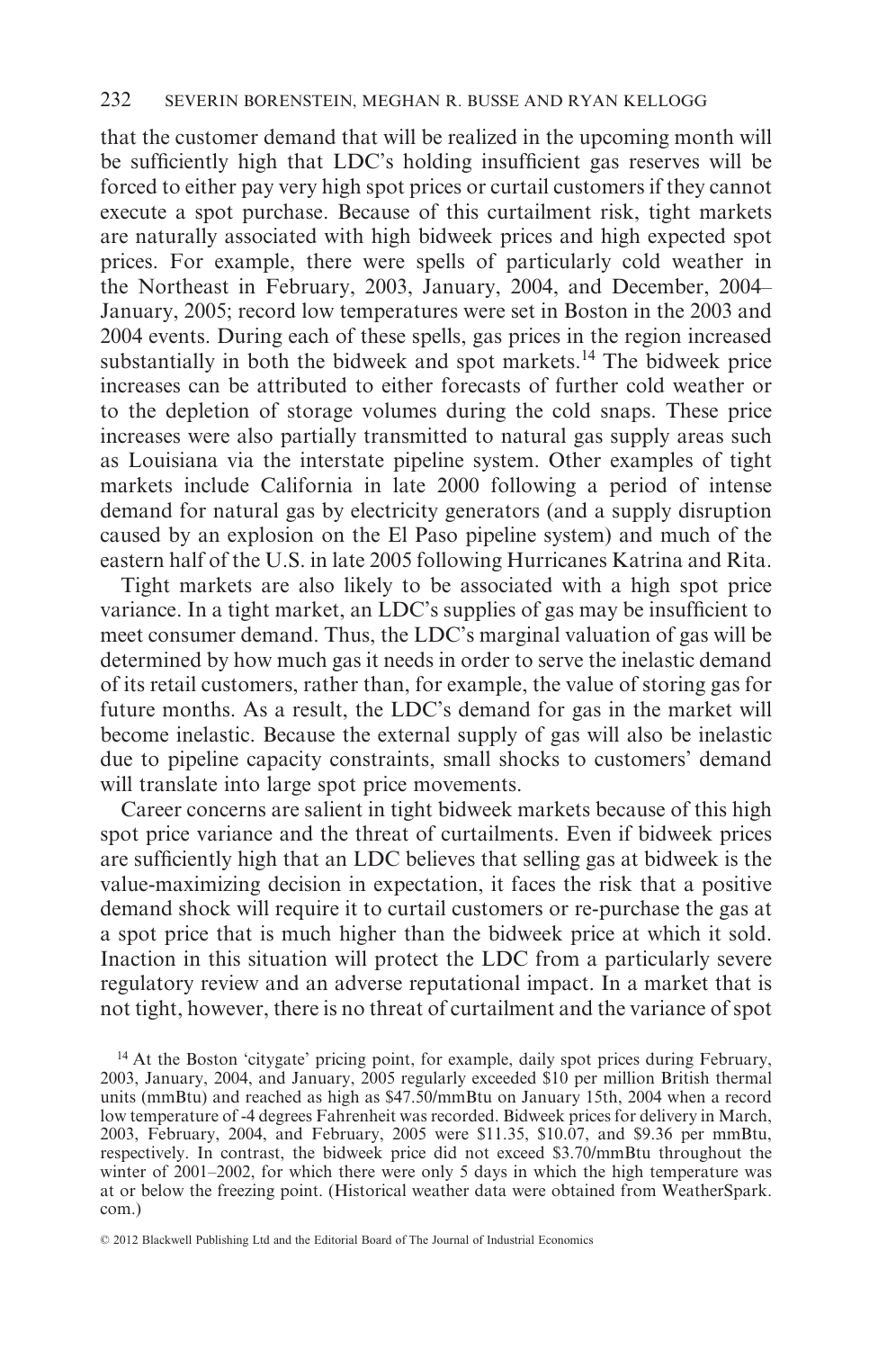prices will be relatively low. There is therefore very little chance that the LDC will experience one of the adverse outcomes that the regulator wishes it to avoid.

Finally, the incentive for inaction in tight markets is likely to be asymmetric: an LDC will be more concerned about selling in a tight bidweek market than about buying. If an LDC sells gas, it exposes itself to the risk of a positive demand shock that could force it to either buy gas at an extremely high spot price or curtail customers, triggering a regulatory review. If the LDC instead buys gas at bidweek, it is exposed to the risk of a negative demand shock in which the spot price will fall below the bidweek price. In this scenario, however, the LDC will not be forced to reveal its (*ex post*) error by selling gas at spot. It can instead simply undertake no spot transaction and therefore avoid openly 'buying high and selling low.'<sup>15</sup> Furthermore, this downside risk scenario imposes no risk of a curtailment.<sup>16</sup> An LDC's willingness to buy gas in bidweek markets should not therefore be substantially affected by incentives for inaction, even in tight market situations.

# IV. MARKET IMPLICATIONS OF CAREER CONCERNS IN TIGHT MARKETS

In order to consider the effect of inaction on market outcomes, we first describe how prices and volumes are determined in the bidweek and spot markets. At any point in time, LDC's will have different marginal values of the reserves they hold, which stem from differences in their initial reserve levels, expected local end-use demand, costs of storage, and future price projections. These differences drive trade in the bidweek and spot markets. In a market in which available supplies are ample relative to expected upcoming demand—that is, a market that is not tight—there is essentially zero near-term risk of curtailments or substantial price volatility. In this case, an arbitrage condition will bind between these markets, and the bidweek price should be approximately equal to the expected spot price, consistent with the weak-form efficient markets hypothesis.

In a tight market, however, LDC's that have career concerns will be less willing to sell gas during bidweek; they may prefer inaction. The impact of a threat of regulatory punishment is similar to a tax on forward sales of gas, increasing sellers' reservation values. Thus, career concerns cause

<sup>&</sup>lt;sup>15</sup> Even if the regulator later observes from market survey data (such as that used in this paper) that the spot price was lower than the bidweek price paid by the LDC, the LDC can claim that the spot market was illiquid and that, had it purchased gas at spot instead, it would have been forced to pay a price similar to the bidweek price.

 $h^6$  A final reason for asymmetry arises because, if the regulatory punishment is convex in the absolute difference between the bidweek price and the spot price, the right-skewed distribution of spot prices implies that the expected punishment from positive demand shocks is greater than the expected punishment from negative demand shocks.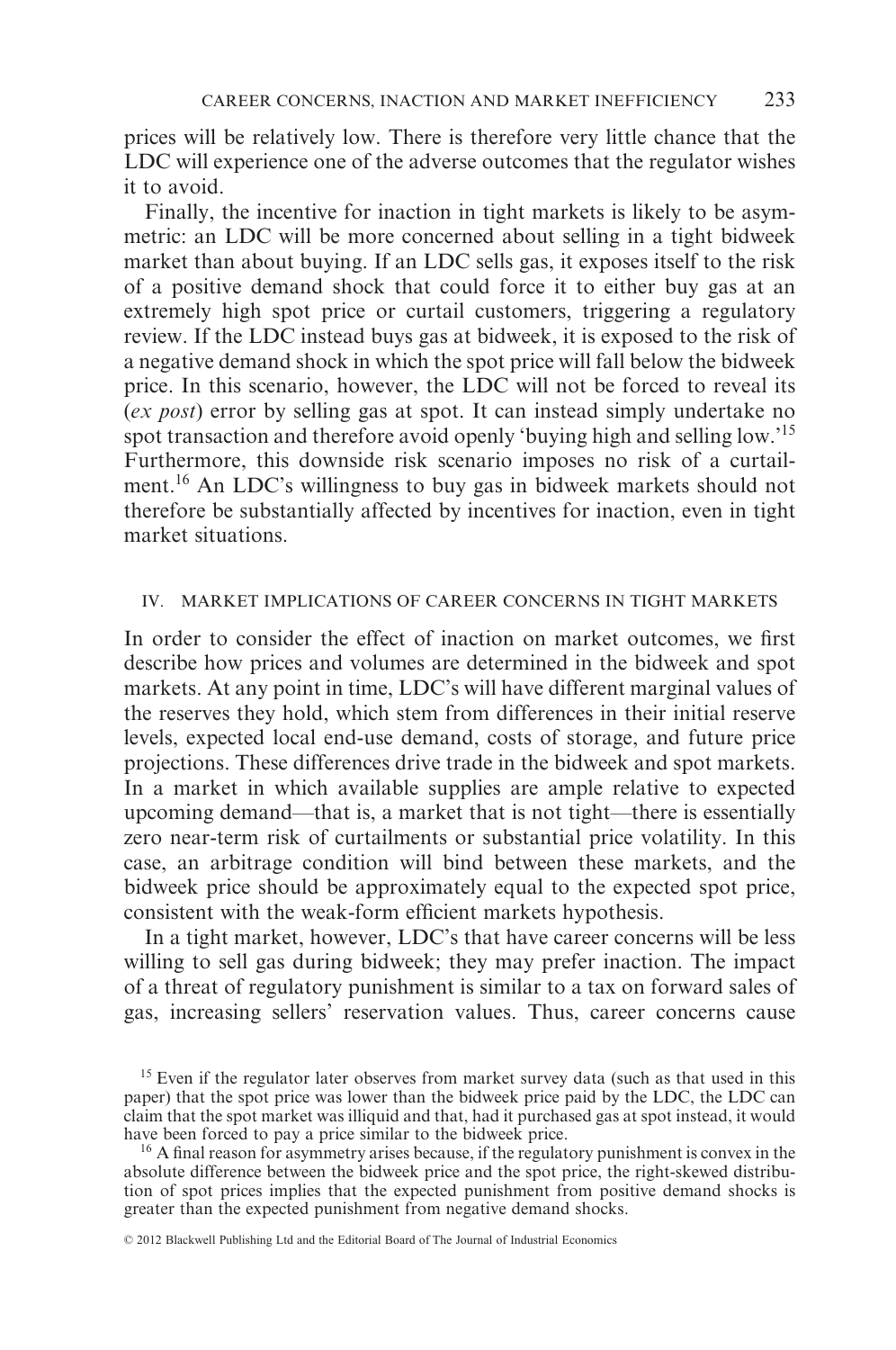transactions that would otherwise be Pareto-improving not to occur, creating a deadweight loss. The upward (or inward) shift in the bidweek gas supply curve increases the bidweek price and reduces the quantity of bidweek gas traded.<sup>17</sup> These two implications of career concerns and inaction form the basis of our empirical analysis. We will test whether it is the case that in tight markets, bidweek prices systematically exceed expected spot prices and whether the volumes of gas traded in tight bidweek markets are lower than volumes traded in bidweek markets that are not tight.<sup>18</sup>

Before we describe our empirical approach to estimating these effects, it is useful to consider whether factors other than career concerns could explain forward price premia and low transactions volumes in tight markets. There are several reasons apart from career concerns that forward price premia might arise. First, the illiquidity of spot markets suggests that an LDC would rather pay a premium at bidweek to 'lock in' gas supply over the upcoming month than rely on the spot market to respond to demand shocks and avoid curtailments. The industry refers to this preference as a concern for 'security of supply;' it is similar to stockout risk in other contexts. In equilibrium, security of supply concerns will lead to forward price premia in tight markets. Forward premia may also arise purely from price risk aversion if LDC's buying gas during bidweek are more risk-averse over money than are sellers.<sup>19</sup> Under price risk aversion, buying gas during a tight bidweek market provides insurance against spot prices that will have a high variance over the upcoming month.

Both the pure security of supply story and the price risk aversion story are distinct from the career concerns and inaction story in that they do not involve asymmetric incentives for selling gas during bidweek relative to buying gas or doing nothing. Thus, the bidweek reservation price at which an LDC affected by security of supply concerns or price risk aversion will be willing to sell gas will be the same as the reservation price at which the LDC will be willing to buy. In the absence of a wedge between sellers' and buyers' reservation values, there is no obvious reason why a pure security of supply concern or price risk aversion should systematically lead to a reduction in transaction volumes in tight markets. (For a more complete discussion of these effects, see Borenstein, Busse, and Kellogg [2007].)

<sup>17</sup> An inward shift in the bidweek *demand* is not likely to result from career concerns, as explained above. If such a shift did occur, it would also reduce bidweek volume but would tend to lower bidweek prices relative to spot rather than raise them.

<sup>18</sup> For example, returning to the Northeast cold spells noted above, we find that bidweek prices substantially exceeded realized spot prices in each instance. During the December, 2004–January, 2005 cold spell, Platts actually recorded zero bidweek transactions at the Boston citygate for delivery in January. (While we do not believe that this zero is a data error, our empirical analysis excludes such zeros in order to be conservative.) We do not have volume data on the earlier cold spells since Platts did not record volume data during that

 $19$  This explanation is undermined somewhat by the fact that the same firms are bidweek sellers in some months and buyers in other months.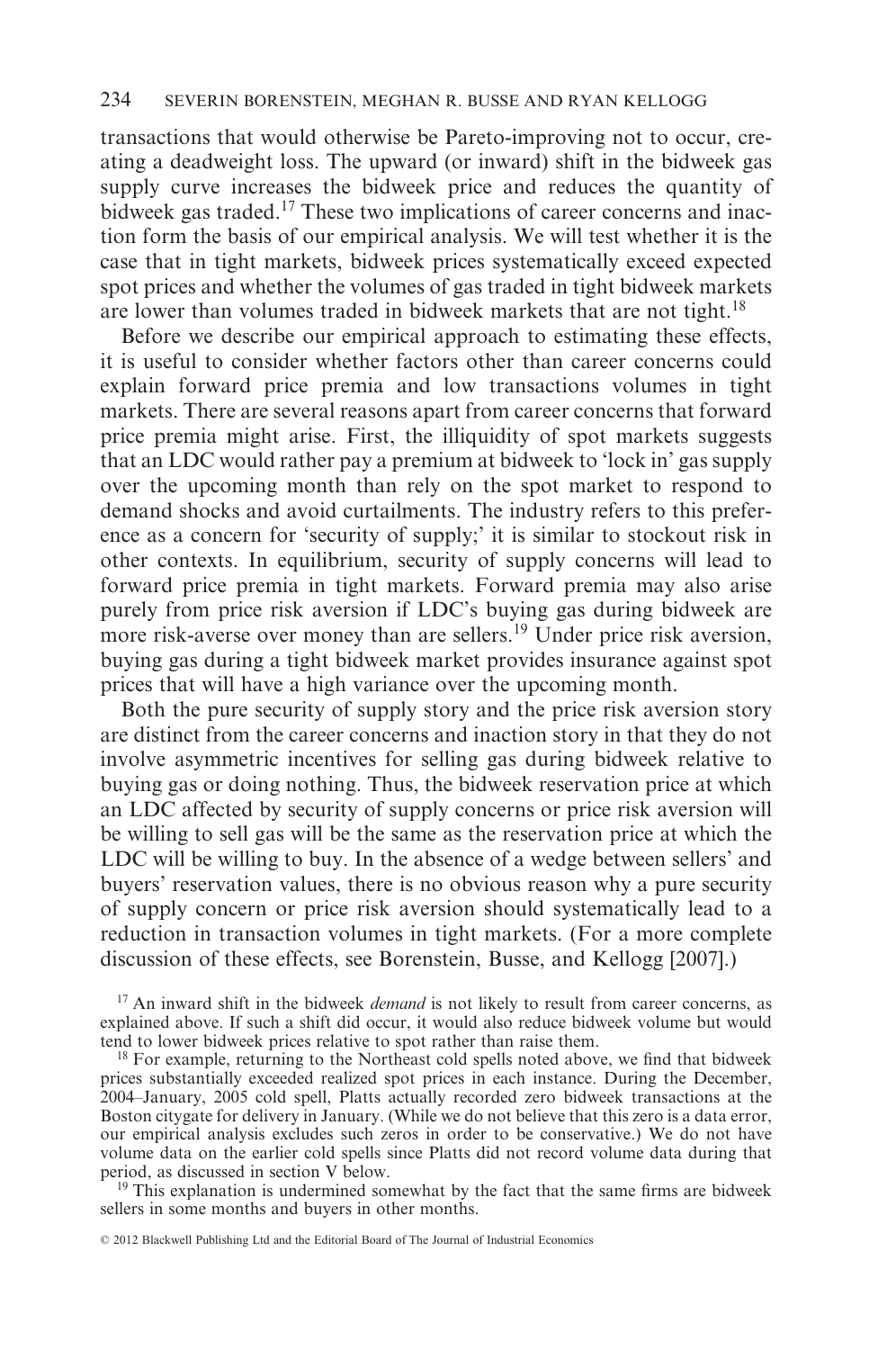Moreover, there are several additional reasons to think that, in the absence of career concerns, bidweek market volumes should actually increase when spot markets are expected to be tight. The first reason is a scale effect: tight local gas markets are associated with cold weather and higher-than-normal volumes of gas deliveries to end consumers. This increase in delivery volume will tend to scale up the volumes that need to be traded in order to equate marginal valuations across firms. That is, if the volumes of initial reserves that are misallocated across firms (relative to their desired reserves for the upcoming month) increase with the total level of consumption in the market, then the forward quantity traded should increase in tight markets.

Second, trading volumes will increase in tight markets if market tightness is associated with increased heterogeneity of LDCs' demand levels. An increase in heterogeneity may arise through an increase in the variability of firms' demands, driven by uncertainty over demand shocks that potentially affect the LDC's in an area non-uniformly. Uncertainty about weather and customer demand that exists prior to the bidweek market, but is partially resolved by bidweek, will increase the level of misallocation that LDC's wish to correct through forward trading. Misallocation is likely to be greater in tight gas markets than in non-tight markets that are generally associated with relatively low local demand uncertainty.

Finally, the presence of transaction costs should also lead to higher trading volumes in tight markets. For a given quantity of misallocated reserves, the gains from reallocation are likely to be greater in a tight market. In a non-tight market, most LDC's operate in a fairly elastic region of their marginal valuation curve, implying that the gains from most potential trades will be small relative to the gains from trade in a tight market. Thus, if there are transaction costs of trading reserves, they will impede fewer trades in tight markets, leading to greater trading volumes.

While none of these three effects—scale, heterogeneity and transaction costs—decisively predicts how the quantity of gas traded in forward markets will behave in the absence of career concerns, each effect clearly tilts in the direction of greater forward transaction volumes in tight markets. The three effects taken together imply that it is unlikely that the security of supply or price risk aversion models alone would explain decreases in forward trading in tight markets. Thus, we may differentiate between inaction and these alternative models by empirically examining the relationship between bidweek trading volume and market tightness.

If career concerns do decrease trading volumes in tight markets, the welfare impact is likely to be particularly negative because tight markets are associated with inelastic demand and supply. Thus, the gains from trade are likely to be particularly large and preemption of those trades particularly costly.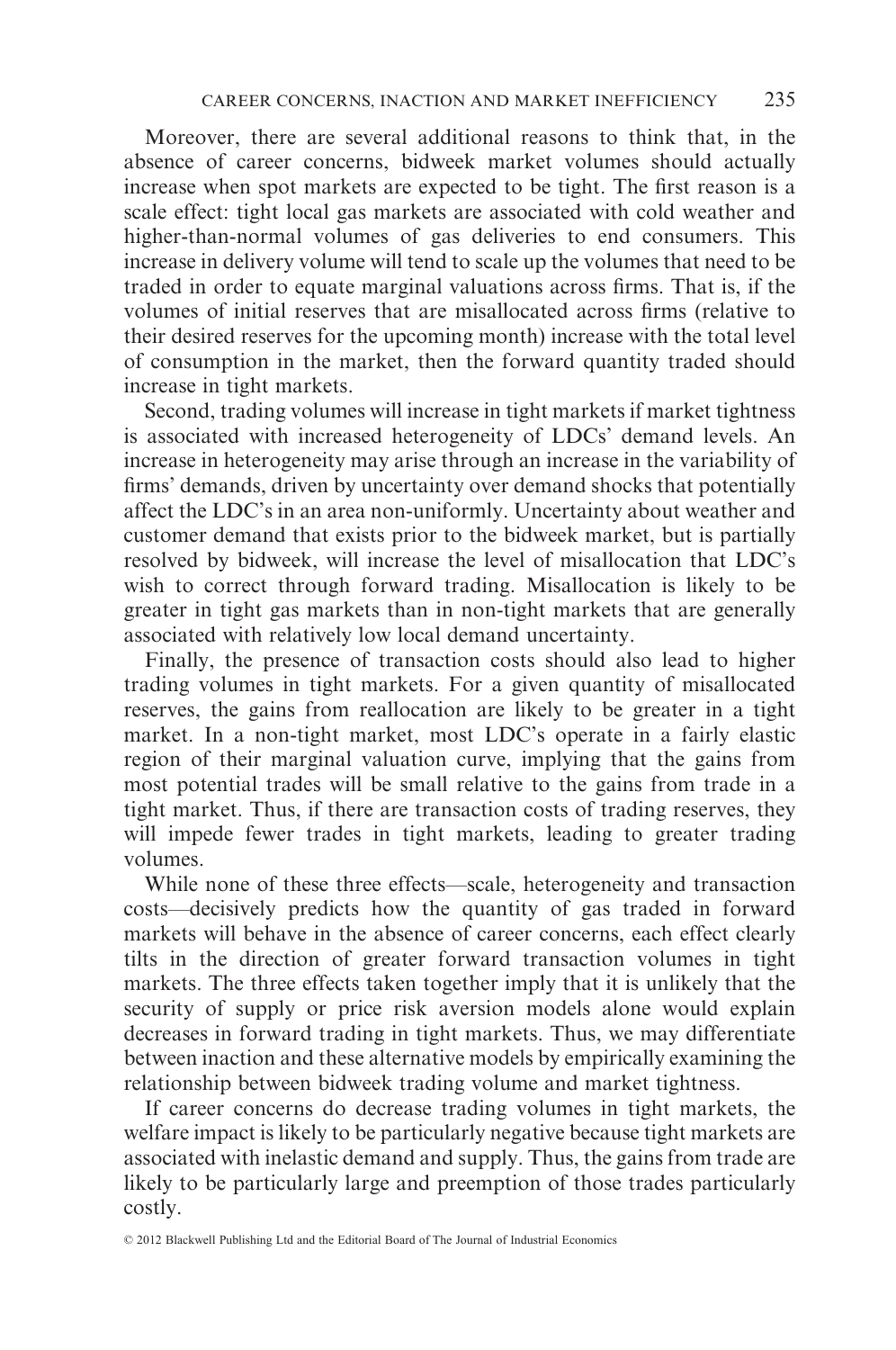#### V. DATA

We obtained all natural gas market price and trading volume data from Platts' GASdat product. These data consist of location-specific observations in the day-ahead (spot) markets and the forward month (bidweek) markets, and are available from February, 1993, through March, 2008. Data are reported for more than 100 locations, each of which is a node on a pipeline where gas can be delivered to a local market or injected into the pipeline from a producing area. Platts obtains daily spot market prices and volumes via surveys of trades made at each location. The reported daily price at each location is the volume-weighted average price of reported trades. Bidweek data occur on a monthly basis, and Platts' bidweek prices represent the volume-weighted average price of all surveyed trades at each location during bidweek.<sup>20</sup> Bidweek takes place over the last five trading days of each month and consists of trades for gas to be delivered during the following month. Because our aim is to relate bidweek prices and volumes to spot prices, we average the daily spot data within each month so that they are compatible with the monthly bidweek data.<sup>21</sup>

The years and months covered by the spot price data vary by location. For example, data for Henry Hub in Louisiana span 1993 to 2008 while data at the Carthage Hub in northeast Texas are only available for 1997 to 2002. These variations in coverage occur because trading activity in some locations varies over time, and Platts does not record observations when there are an insufficient number of trades to allow it to determine the average price. There also exist missing observations within the coverage period of each location: 4.8 per cent of all possible spot price observations is missing. To avoid distortions when calculating average monthly spot prices, we eliminate from the data locations for which more than 1 per cent of observations is missing. These dropped locations are characterized by low transactions volumes and comprise one-fourth of the locations in the data.

Within the bidweek data, coverage similarly varies by location. Data for September, 2007, are missing for all but one location, and we drop this month from the data. Amongst the remaining bidweek location-months that overlap with spot market observations at non-dropped locations, bidweek prices are observed for 99.3 per cent of all possible location-months.

A merge of the bidweek and spot price data yields a dataset containing 9,496 location-months for which both spot and bidweek prices exist, spread

 $20$  Platts will sometimes use the median of reported prices if it finds that one high-volume transaction skews its bidweek sample. Unfortunately, there are no indicators in the data to

 $21$  We use an unweighted average of the daily spot prices rather than a volume-weighted average because the unweighted average better reflects the nature of bidweek transactions, which specify a fixed volume of gas to be delivered every day of the month.

<sup>© 2012</sup> Blackwell Publishing Ltd and the Editorial Board of The Journal of Industrial Economics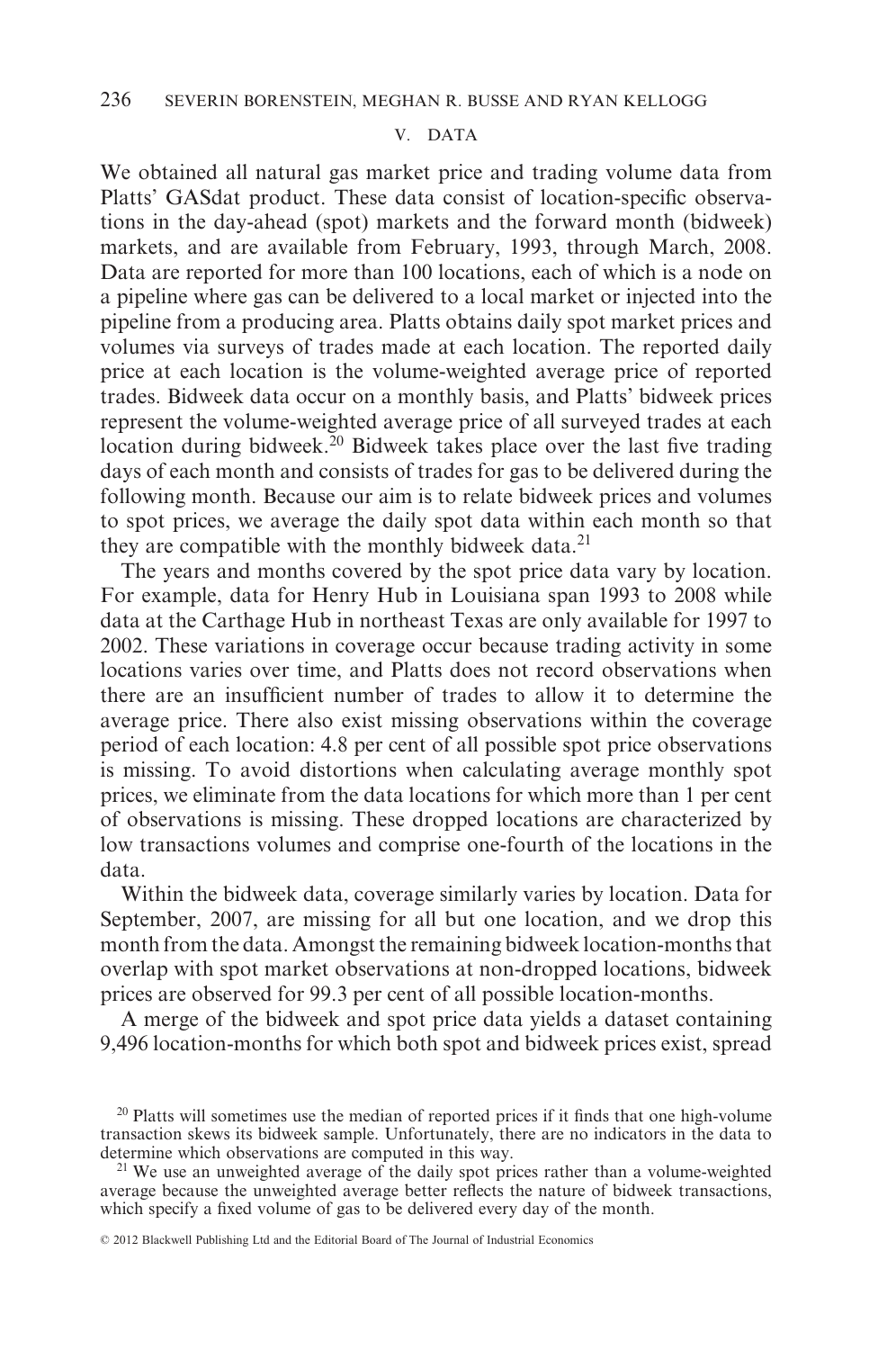| SPOT AND DIDWEEK DATA SUMMARY STATISTICS |                           |                        |        |      |            |       |       |
|------------------------------------------|---------------------------|------------------------|--------|------|------------|-------|-------|
|                                          | Number of<br>observations | Number of<br>locations | Median | Mean | Std<br>Dev | Min   | Max   |
| Bidweek Price (\$/mmBtu)                 | 9496                      | 98                     | 3.09   | 4.01 | 2.47       | 0.84  | 19.76 |
| Spot Price (\$/mmBtu)                    | 9496                      | 98                     | 3.01   | 4.01 | 2.41       | 0.87  | 23.96 |
| Bidweek Volume (million<br>cubic ft/day) | 4410                      | 74                     | 338    | 538  | 582        |       | 4992  |
| Spot volume (million<br>cubic ft/day)    | 4324                      | 69                     | 352    | 557  | 690        | 0.807 | 8139  |

TABLE I SPOT AND BIDWEEK DATA SUMMARY STATISTICS

*Notes*: Price data cover February, 1993, through March, 2008. Volume data cover June, 1999, through March, 2008. Reported spot volumes are averages within each location-month. Volume data are reported in whole numbers; thus, the minimum bidweek volume is 1 without further significant figures. mmBtu denote millions of British thermal units.

over 98 locations.<sup>22</sup> Summary statistics for the spot and bidweek prices are shown in table I. Both data series are highly right-skewed, as indicated by the excess of the mean over the median prices and by the large observed maximum prices. The summary statistics of the spot and bidweek prices are very similar, and the difference in means of 0.2 cents per million British thermal units (mmBtu) is not statistically significant.<sup>23</sup> Thus, on average, there is no statistically discernible forward premium or discount in prices for natural gas.

Platts reports the volume of gas traded during bidweek at each market location from June, 1999 to March, 2008, with a gap in coverage from July, 2002 to June,  $2004.<sup>24</sup>$  There exist 4,410 location-months, spread over  $74$ locations, for which bidweek volume, bidweek price, and spot price data exist.25,26 Summary statistics for bidweek volumes are given in table I. In our empirical specifications, we will use the logarithm of volume to avoid

 $25$  The 4,410 observations do not include 46 location-months for which we observe a bidweek volume of zero. We drop these observations because our empirical specification uses the logarithm of bidweek volume, and a tobit specification is impractical and subject to the incidental parameters problem given the large number of fixed effects used (Neyman and Scott [1948], Greene [2004]). We have examined an alternative specification in which we code the observations with zero volume as having a volume of one million cubic feet, the lowest volume observed in the data. This approach yields estimated bidweek volume effects that are

 $\delta$ <sup>6</sup> We have also estimated our price regressions using the 4,410 observations we use for the volume regressions rather than the 9,496 observation results reported in the paper. We obtain comparable results with the smaller subset.

<sup>&</sup>lt;sup>22</sup> The count of 9,496 location-months includes only those observations for which recursive regression spot price predictions can ultimately be generated, as discussed in section VI below.

<sup>&</sup>lt;sup>23</sup> Statistical significance was tested via a paired t-test with standard errors two-way clustered on location and month-of-sample: the t-statistic is 0.05.

<sup>&</sup>lt;sup>24</sup> This gap occurs due to a changeover in publications by Platts, prompted by its merger with FT Energy in 2001. While prices are reported for these dates, volumes are not. In addition, there are a further 147 observations outside of these dates during which prices are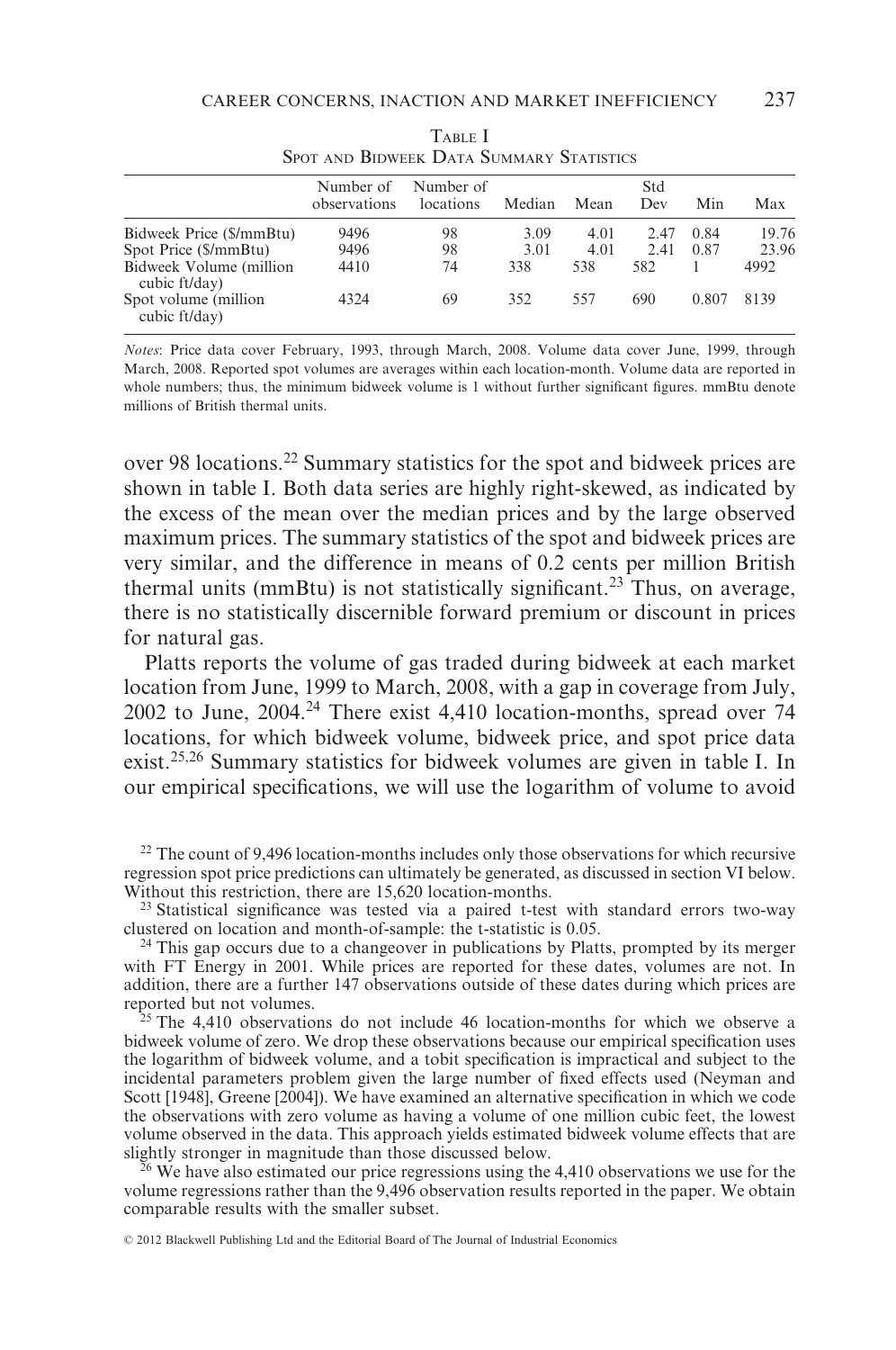scaling problems associated with the fact that some locations generally see much larger volumes than others: average volumes at each location range from 4 million cubic feet per day to approximately 1,300 million cubic feet per day.

#### VI. EMPIRICAL FRAMEWORK AND OPERATIONALIZATION OF MARKET 'TIGHTNESS'

Our theory of career concerns and inaction yields two implications for natural gas markets: (1) bidweek prices will exceed expected spot prices in tight markets; and (2) bidweek volumes will be lower in tight markets than in markets that are not tight. A natural measure of tightness is the expected spot price of natural gas. Tight bidweek markets are defined as cases in which LDCs' expected spot demand for gas is high relative to available supply, a condition that naturally leads to an increase in the expected spot price. We therefore aim to test our hypotheses by estimating the parameters of the following equations:

(1) 
$$
BidWee_{it} - Spot_{it} = \beta_0 + \beta_1 E[Spot_{it}] + \mu_i + f(t) + \varepsilon_{it}.
$$

$$
(2) \qquad \ln(Volume_{it}) = \gamma_0 + \gamma_1 \ E\left[Spot_{it}\right] + v_i + g(t) + \eta_{it}.
$$

Here, *BidWeek<sub>it</sub>* is the price during bidweek of month  $t-1$  for gas to be delivered at location *i* in month *t*,  $Volume_{it}$  is the trading volume during the bidweek of month  $t-1$  at location *i*, and  $Spot_{it}$  is the average daily spot price for gas at location *i* over month *t*.  $E[Spot_{it}]$  is the expectation at the beginning of bidweek in month  $t-1$  of  $Spot_{it}$ . The  $\mu_i$  and  $\nu_i$  are location fixed effects, and *f*(*t*) and *g*(*t*) are 8th-order Chebychev polynomials in time that control for the secular upward trend in natural gas prices over the sample period.<sup>27</sup> If forward price premia arise in tight markets, then  $\beta_1$  will be positive. If forward volumes are lower in tight markets, then  $\gamma_1$  will be negative.

In order to estimate equations [1] and [2] directly, we would have to observe  $E[\textit{Spot}_{it}]$ . Because we do not observe market participants' expectations of spot prices for a particular month, we must take an indirect approach. We begin by noting that market participants are experienced, professional traders and should therefore have spot price expectations that are unbiased predictors of the actual spot price. Thus, any new information that becomes available after expectations are formed will be orthogonal to the information that is incorporated into the expected spot price:

$$
(3) \qquad Spot_{it} = E[Spot_{it}] + \xi_{it}, \quad \xi_{it} \perp E[Spot_{it}]
$$

 $27$  We have also estimated all equations using 6th and 10th order polynomials; doing so does not substantially change the reported results.

<sup>© 2012</sup> Blackwell Publishing Ltd and the Editorial Board of The Journal of Industrial Economics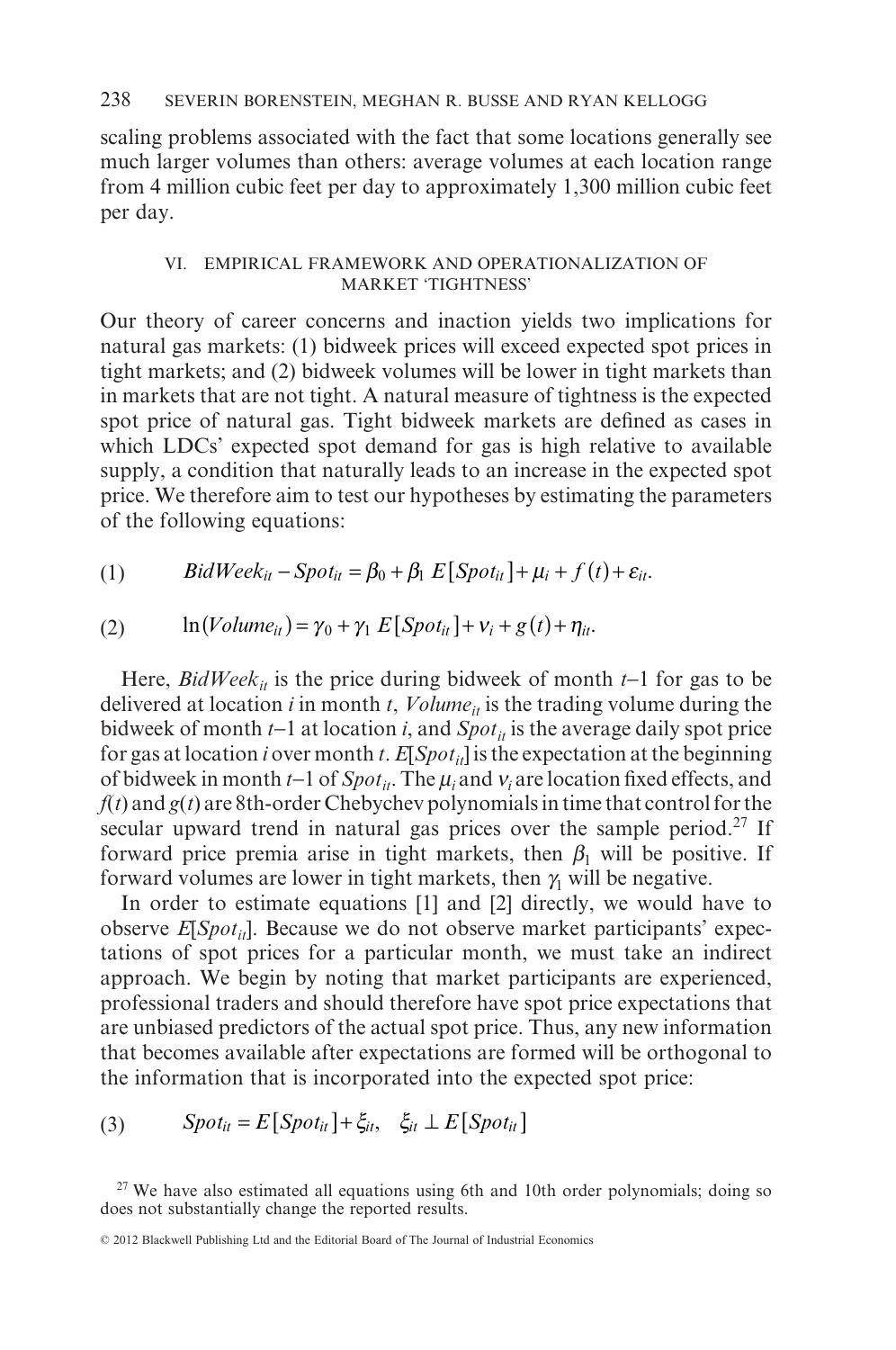Using equation [3], we can estimate equations [1] and [2] by substituting *Spot<sub>it</sub>* for *E*[*Spot<sub>it</sub>*] and accounting for the endogeneity introduced by  $\xi$ <sub>*ii*</sub>:

(4) 
$$
BidWee_{it} - Spot_{it} = \beta_0 + \beta_1 Spot_{it} + \mu_i + f(t) + (\varepsilon_{it} - \beta_1 \xi_{it}).
$$

(5) 
$$
\ln(Volume_{it}) = \gamma_0 + \gamma_1 Spot_{it} + v_i + g(t) + (\eta_{it} - \gamma_1 \xi_{it}).
$$

Using  $Spot_{it}$  as a right-hand-side regressor introduces classical measurement error in both [4] and [5] and simultaneity bias in [4]. In order to use  $Spot<sub>i</sub>$  as a regressor, we need an instrument that is correlated with the realized spot price but uncorrelated with the errors  $(\varepsilon_i - \beta_1 \xi_i)$  and  $(\eta_{it} - \gamma_1 \xi_{it}).$ 

As an instrument, we construct a forecast of the spot market price that is based on information available to us and determined prior to the bidweek market in period  $t-1<sup>28</sup>$  To illustrate our approach, suppose we wish to forecast the spot price at the Chicago Citygate in November, 2001, using information available to traders at the start of bidweek in October (October bidweek is when forward contracts are set for delivery in November). We cannot, of course, use the bidweek price itself to create the forecast, as our aim is to test for a premium in the bidweek price during tight market periods. Instead, we construct the forecast using two additional pieces of information: (1) the New York Mercantile Exchange (NYMEX) futures price of gas at Henry Hub, Louisiana, for delivery in November 2001, priced at the start of bidweek;<sup>29</sup> and (2) the spot price differential from Henry Hub to Chicago, also priced at the start of bidweek. The former yields a measure of the expected price of gas at Henry Hub in November, which will be correlated with November prices nationwide, while the latter measures the price differential to Chicago near the end of October, which will be correlated with the price differential in November. Because of the deep liquidity of both the NYMEX futures market and the Henry Hub spot market, and because the majority of NYMEX market participants have no intention of taking physical delivery of gas, NYMEX futures prices are not subject to security of supply or career concerns that might drive a forward price premium in tight markets. Thus, we may use the NYMEX futures market to generate unbiased forecasts of Henry Hub spot prices.

More generally, for all locations and months in our data, we forecast the expected spot price for location *i* in month *t* using equation [6] below, in which *Future<sub>HH.t</sub>* is the NYMEX futures price for delivery at Henry Hub in

<sup>&</sup>lt;sup>28</sup> As an alternative to our instrumental variables approach, we could replace  $E[Spot_{il}]$  in equation [1] directly with our forecast of spot price. However, doing so would cause the estimated standard errors to be biased downwards (Murphy and Topel [1985]).

 $^{29}$  A NYMEX futures contract specifies a price for delivery of gas for a calendar month at the Henry Hub pipeline interconnect and storage facility in Louisiana.

<sup>© 2012</sup> Blackwell Publishing Ltd and the Editorial Board of The Journal of Industrial Economics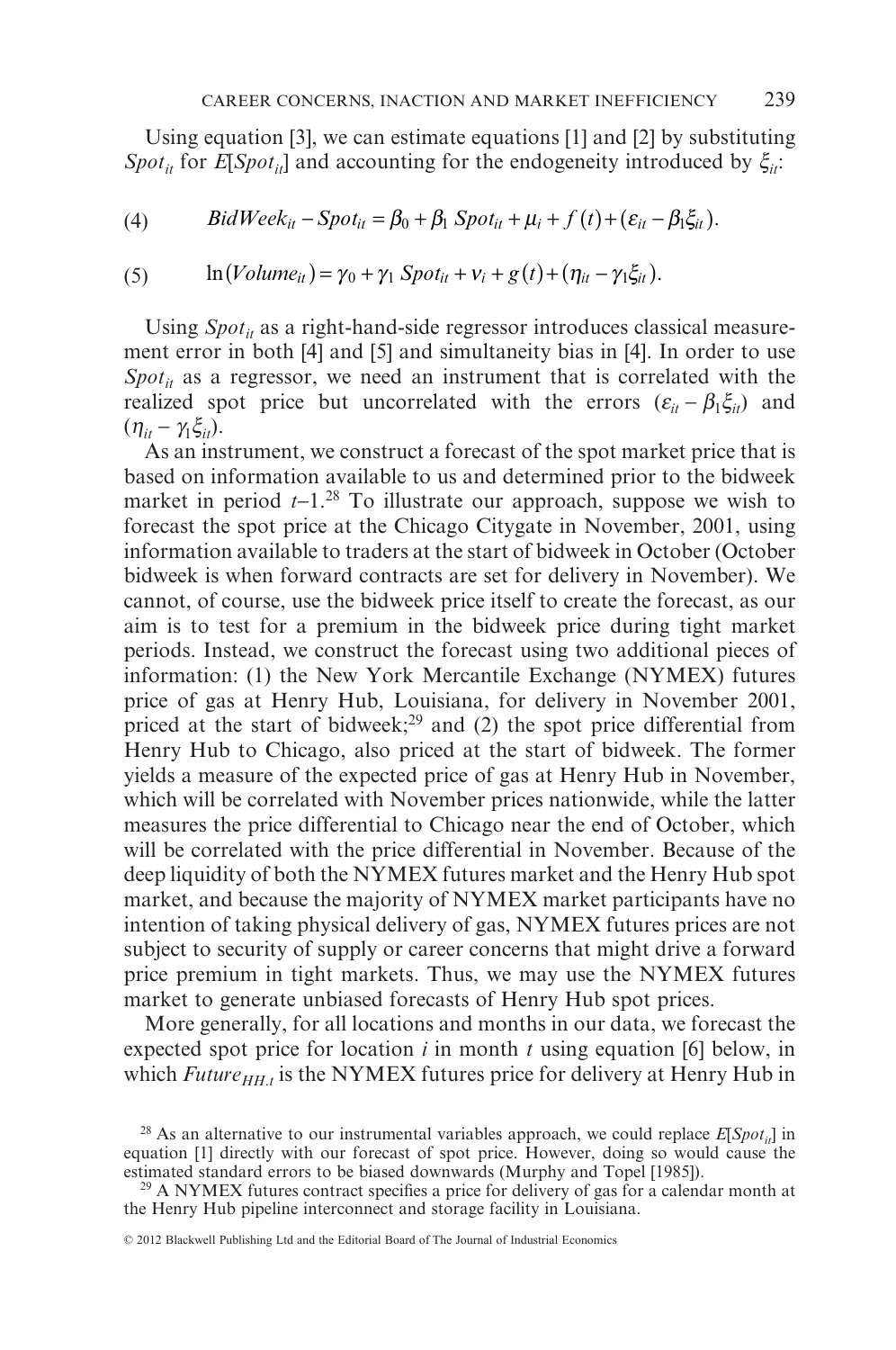month *t*, taken at the start of bidweek in month  $t-1$ ; *Spot*<sub>it-1</sub> is the spot price at location *i* at the start of bidweek in month *t*-1; and *di* is a location fixed effect.

# (6)  $SpotForecast_{it} = a_0 + a_1 Future_{HH,t} + a_2 [Spot_{i,t-1} - Spot_{HenvHub,t-1}] + d_i$

To use equation [6] to predict expected spot prices, we must first estimate the equation's parameters— $a_0$ ,  $a_1$ ,  $a_2$ , and the  $d_i$ 's—by running the regression specified in equation 7 below. This equation includes an unobserved orthogonal disturbance  $v_{it}$  to account for information revealed between the start of bidweek in month *t*-1 and month *t*.

$$
(7) \qquad Spot_{it} = \alpha_0 + \alpha_1 Future_{HH,t} + \alpha_2 \left[Spot_{i,t-1} - Spot_{HenryHub,t-1} \right] + \delta_i + v_{it}
$$

In the process of estimating equation [7] and then generating forecasts using equation [6], we take care to avoid using any future information in our forecasts. That is, when we forecast the spot price for month *t* using equation [6], we use parameters that are estimated using only information revealed prior to month *t*-1. This means that we do not use our entire sample of spot price information to produce estimates of the  $\alpha$ 's and  $\delta_i$ 's from equation [7], and then apply these estimated parameters to generate a full time series of prices from equation [6].

Instead, we estimate equation [7] using recursive regressions. Rather than estimate a single set of  $\hat{\alpha}$ 's, we estimate a different coefficient vector  $\hat{\alpha}_t = (\hat{\alpha}_{0t}, \hat{\alpha}_{1t}, \hat{\alpha}_{2t}, \hat{\delta}_t)$  for each month *t* using data only up to month  $t - 2$ . These coefficients are then substituted for the corresponding *a*'s and *d*'s in equation [6] to generate expected spot prices for month *t*. While this approach ensures that our spot price prediction for any month *t* does not include any information revealed after *t*, it does come with the cost that there are few observations with which to estimate equation [7] in the early part of our sample. To avoid generating estimates based upon only a handful of points, we predict spot prices only for locations and months for which the coefficient vector in [7] was estimated using at least 24 observations.30

Results from the estimation of equation [7] are summarized in Table II. For illustration, the first column of this table reports results using the full sample of spot price data. The estimated coefficients on the NYMEX future price and the spot price differential are positive, as expected, and

<sup>&</sup>lt;sup>30</sup> There is a tradeoff in setting the minimum number of observations required to estimate equation [7]: a high minimum number yields more precise predictions of spot prices but reduces the total number of predictions and therefore the number of observations in the main specifications, equations [4] and [5]. The primary results concerning forward price premia and trading quantities in local natural gas markets do not qualitatively change as we adjust the minimum number, even when we increase it to 48 months.

<sup>© 2012</sup> Blackwell Publishing Ltd and the Editorial Board of The Journal of Industrial Economics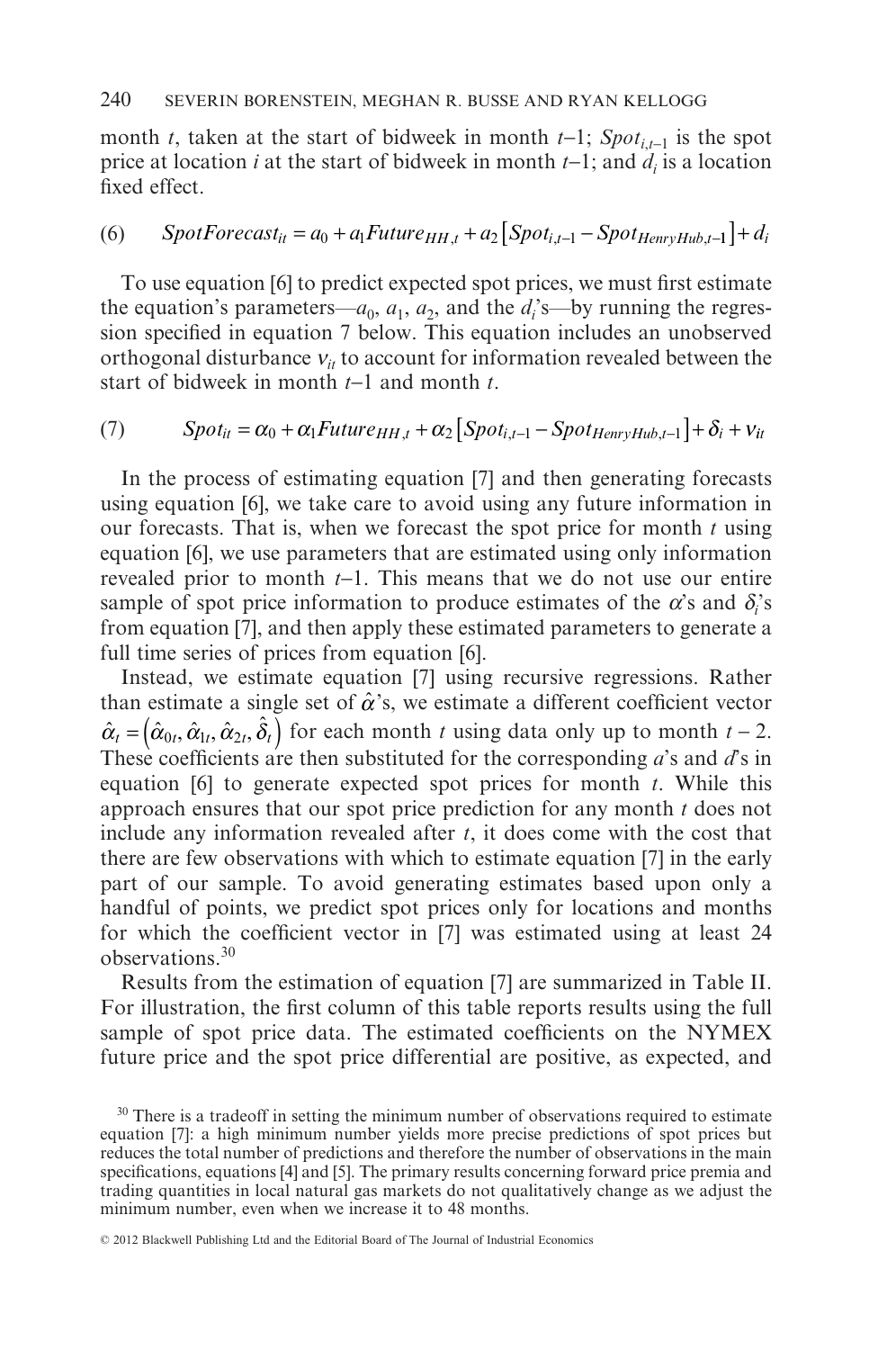|                                           | Full<br>Sample<br>Results | Mean Coef Over<br>Valid RR Predictions<br>(182 regressions) | Std Deviation of Coef<br>Over Vaid RR Predictions<br>$(182)$ regressions) |
|-------------------------------------------|---------------------------|-------------------------------------------------------------|---------------------------------------------------------------------------|
| Henry Hub (HH) future price               | 0.8796<br>(0.0527)        | 0.8637                                                      | 0.0671                                                                    |
| Location to HH spot price<br>differential | 0.3375<br>(0.1043)        | 0.2905                                                      | 0.1028                                                                    |
| N                                         | 13,848                    |                                                             |                                                                           |

TABLE II FULL SAMPLE AND RECURSIVE REGRESSION RESULTS FOR DETERMINANTS OF SPOT PRICE

*Notes*: Unit of observation is a location-month. 'Spot price' denotes the average of daily spot prices for the month. Regressors 'HH future price' and 'Location to HH spot price differential' are taken at the start of bidweek the month prior to that corresponding to the spot price dependent variable. Regressions include location fixed effects. Values in parentheses indicate standard errors two-way clustered on location and month-of-sample. Units for all prices are \$/mmBtu (millions of British thermal units).

statistically significant. Standard errors for these estimates and all estimates discussed below are two-way clustered on location and month-of-sample to allow for arbitrary serial correlation of the residuals within each location and arbitrary cross-sectional correlation of monthly residuals across locations (Cameron, Gelbach and Miller  $[2011]$ ).<sup>31</sup> This result indicates that the NYMEX futures price and the spot price differential carry useful information with which to predict current prices.

Table II also reports the results of recursive regressions of equation [7]. We ran 182 regressions to generate parameters for the forecast of spot prices from February, 1993, to March, 2008. The estimated coefficient on the NYMEX future price is positive in every regression, and the estimated coefficient on the price differential is positive for 180 of 182. We use these estimated parameters to forecast spot prices using equation [6] and then use these forecasts as instruments for the spot price in our main specifications, equations [4] and [5].

Before proceeding with estimating equations [4] and [5], we first verify empirically that our measure of market tightness is correlated with an important feature of tight markets: a high spot price variance. As discussed in Section III, in a tight gas market both demand and supply for gas should be relatively inelastic, implying that supply and demand shocks occurring between the bidweek and spot markets should drive large changes in the spot price relative to its expectation at bidweek. We operationalize this intuition by estimating equation [8] below, in which we instrument for *Spot<sub>it</sub>* using *SpotForecast<sub>it</sub>*. If high expected spot markets are associated with tight markets,  $\lambda_1$  should be positive.  $\rho_i$  and  $h(t)$  denote location fixed effects and an 8th-order Chebychev polynomial in time.

<sup>&</sup>lt;sup>31</sup> Throughout all our estimates, allowing for cross-sectional correlation substantially increases the estimated standard errors while allowing for serial correlation has only a mild impact.

<sup>© 2012</sup> Blackwell Publishing Ltd and the Editorial Board of The Journal of Industrial Economics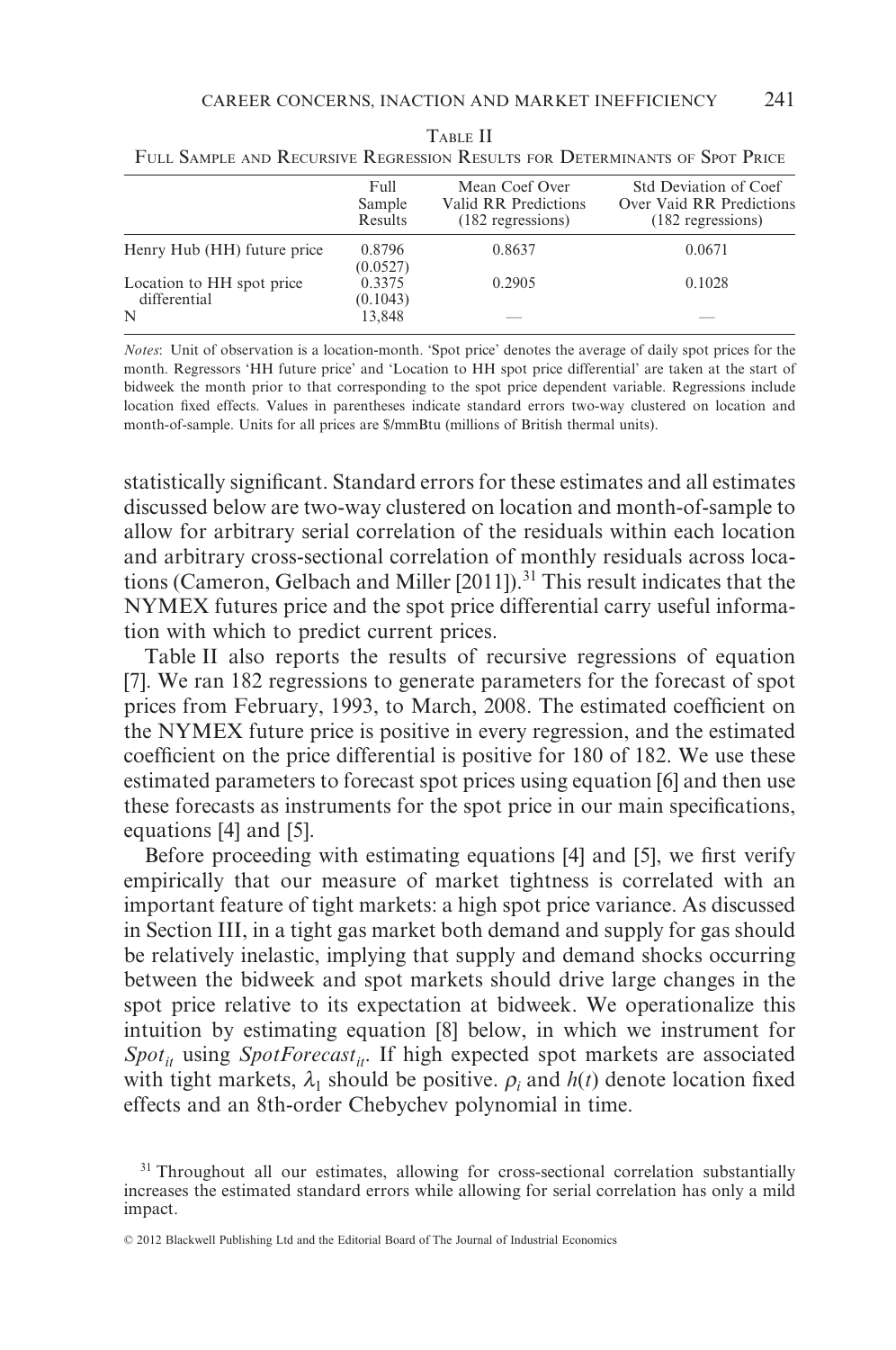| $\perp$                                         |          | (3)      | (4)      | (5)                |
|-------------------------------------------------|----------|----------|----------|--------------------|
| 0.8172                                          | 0.7515   | 0.7463   | 0.7551   | 0.7499<br>(0.1812) |
|                                                 |          |          |          |                    |
|                                                 |          |          |          |                    |
| N                                               |          |          |          |                    |
| Linear time trend * location fixed effects<br>N | N        |          |          |                    |
| N                                               | N        | N        |          | V                  |
| 9496                                            | 9496     | 9496     | 9496     | 9496               |
|                                                 | (0.1853) | (0.1789) | (0.1830) | (0.1773)           |

TABLE III DETERMINANTS OF THE VARIANCE OF THE SPOT PRICE. DEPENDENT VARIABLE IS log((Realized Spot Price—Recursive Regression Predicted Spot Price)<sup>2</sup>)

*Notes*: Unit of observation is a location-month. 'Spot price' denotes the average of daily spot prices for the month. Values in parentheses indicate standard errors two-way clustered on location and month-of-sample. Units for all prices are \$/mmBtu (millions of British thermal units).

(8) 
$$
\ln\left((Spot_{it} - SportForecast_{it})^{2}\right) = \lambda_{0} + \lambda_{1} \;Spot_{it} + \rho_{i} + h(t) + (\varepsilon_{it} - \lambda_{1}\xi_{it}).
$$

The estimate of equation [8] is given in column 1 of table III. The estimate of  $\lambda_1$  is 0.817 and statistically significant at the 1 per cent level. The interpretation of this coefficient is that a one dollar increase in the expected spot price is associated with an increase in the variance of the realized spot price by a factor of 2.26. The within-location standard deviation of  $ln((Spot<sub>it</sub> - SportForecast<sub>it</sub>)<sup>2</sup>)$  is equal to 2.62, so this estimated effect is economically significant.

Column 2 of Table III verifies that this result is not purely driven by seasonality by adding month-of-year fixed effects to the specification. The estimate of  $\lambda_1$  changes little as a result. Column 3 allows for a linear location-specific time trend, column 4 allows for location-specific monthof-year effects, and column 5 allows for both a location-specific time trend and location-specific month-of-year effects. The interpretation of the estimate of  $\lambda_1$  is essentially the same in each specification: the variance of the spot price is higher when the spot price is expected to be high. These last results verify that the increase in spot price variance in tight markets is not merely a seasonal phenomenon, nor is it driven by location-specific secular trends.<sup>32</sup>

# VII. ESTIMATION RESULTS

#### VII(i). *Forward Price Premia*

The results of estimating equation [4] are reported in Table IV. The results presented in column 1 are those obtained through the estimation of [4] as

<sup>&</sup>lt;sup>32</sup> Results of this regression and those discussed below are also essentially unchanged when location-specific 2nd or 4th-order polynomial time trends are allowed for.

<sup>© 2012</sup> Blackwell Publishing Ltd and the Editorial Board of The Journal of Industrial Economics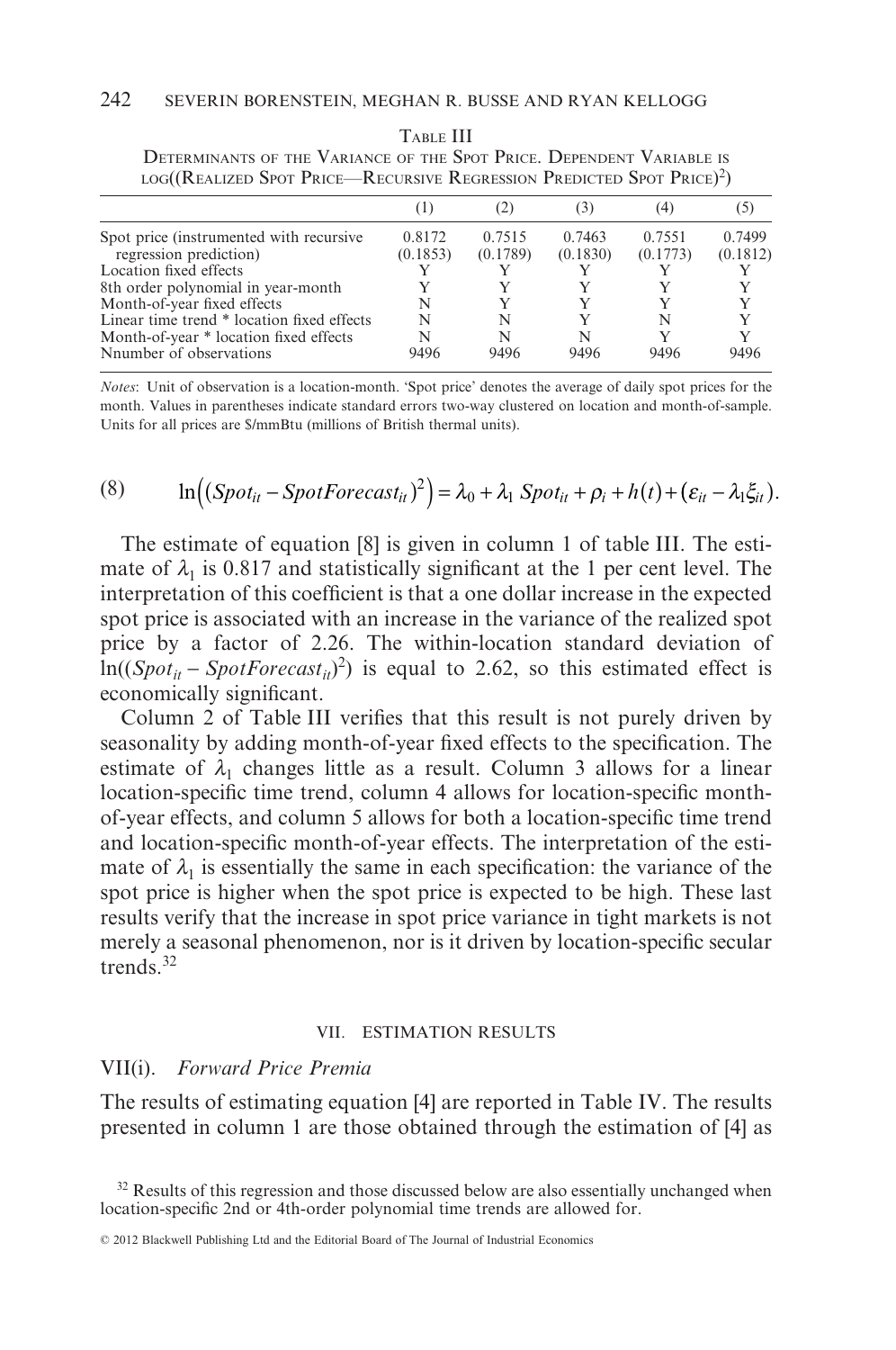|                                            | ( 1 )    |          | (3)      | (4)      | (5)      |
|--------------------------------------------|----------|----------|----------|----------|----------|
| Spot price (instrumented with recursive    | 0.2720   | 0.2603   | 0.2648   | 0.2545   | 0.2591   |
| regression prediction)                     | (0.1332) | (0.1142) | (0.1163) | (0.1109) | (0.1130) |
| Location fixed effects                     |          |          |          |          |          |
| 8th order polynomial in year-month         |          |          |          |          |          |
| Month-of-year fixed effects                | N        |          |          |          | v        |
| Linear time trend * location fixed effects | N        |          |          |          |          |
| Month-of-year * location fixed effects     | N        |          | N        |          |          |
| Number of observations                     | 9496     | 9496     | 9496     | 9496     | 9496     |

TABLE IV DETERMINANTS OF FORWARD-SPOT PRICE DIFFERENTIAL. DEPENDENT VARIABLE IS THE DIFFERENCE BETWEEN THE BIDWEEK PRICE AND SPOT PRICE FOR EACH DELIVERY MONTH

*Notes*: Unit of observation is a location-month. 'Spot price' denotes the average of daily spot prices for the month. Values in parentheses indicate standard errors two-way clustered on location and month-of-sample. Units for all prices are \$/mmBtu (millions of British thermal units).

written. Columns 2 through 5 follow the same progression as in Table III in adding additional controls for overall and location-specific seasonality and time trends. Across all five specifications, we estimate that the forward premium of bidweek prices over spot prices increases systematically with the expected spot price. The point estimates indicate that a \$1.00 rise in the expected spot price is predicted to cause a \$0.25 to \$0.27 rise in the forward premium, depending on the specification.<sup>33</sup> The p-values for the results in columns 1 through 5 vary from 0.022 (columns 4 and 5) to 0.041 (column 1).

These results provide evidence of forward price premia in local natural gas markets at times and locations in which these markets are tight. This finding suggests that natural gas markets are not frictionless, liquid, riskless markets. At a minimum, when markets are tight, arbitrage between forward and spot markets fails to bring forward prices into equality with expected spot prices. In section IV, we discussed several factors that could lead to this forward premium: career concerns, security of supply, and price risk aversion. While a forward price premium is consistent with all three of these explanations, only career concerns are likely to lead to a reduced volume of transactions when markets are tight. Therefore we attempt next

<sup>&</sup>lt;sup>33</sup> The existence of forward premia in tight markets does not contradict the finding that there is no forward premium on average (Table I) because tight markets are uncommon events. The distribution of predicted spot prices—after taking out the 8th order polynomial time trend and fixed effects—is highly right-skewed, and realizations in the far-right tail are required in order to yield expected forward premia. To have an expected forward-spot premium in the top 5% of the forward-spot differential distribution—an expected premium of at least \$0.94—the results in Table III, column 1 suggest that the expected spot price would have to be at least \$3.44. Such high expected prices occur only 3% of the time in the distribution of expected spot prices obtained from our recursive regressions. When these 3% of observations are dropped from the data, the average forward-spot price differential amongst the remaining observations is still statistically indistinct from zero (the average differential is -\$0.053 with a standard error of \$0.044).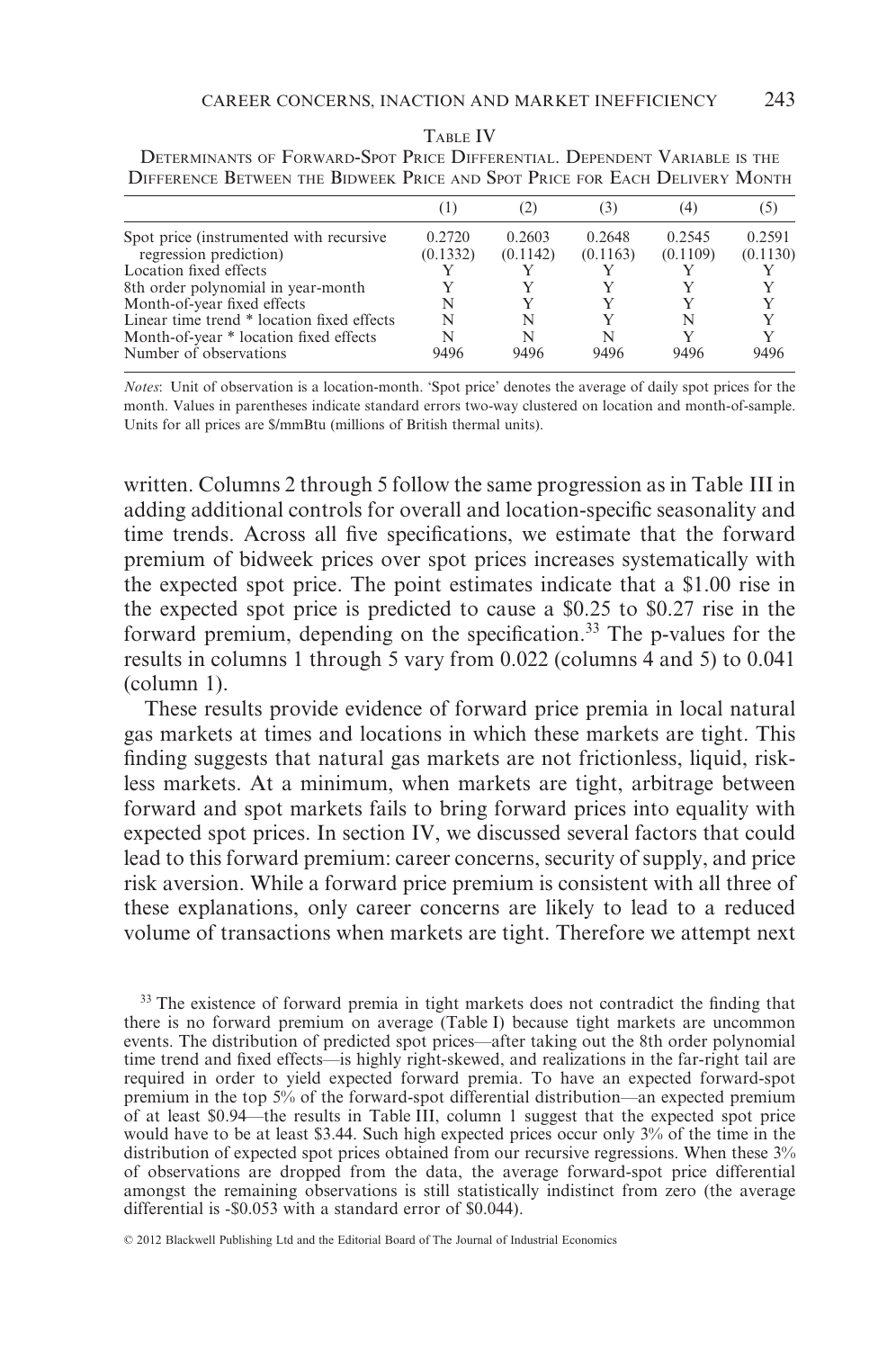| (4)<br>(2)<br>(3)<br>(5)<br>(1)<br>Spot price (instrumented with recursive<br>$-0.0931$<br>$-0.0956$<br>$-0.0837$<br>$-0.0961$<br>(0.0232)<br>regression prediction)<br>(0.0206)<br>(0.0217)<br>(0.0213)<br>Location fixed effects<br>8th order polynomial in year-month<br>V<br>v<br>v<br>Month-of-year fixed effects<br>N<br>Linear time trend * location fixed effects<br>N<br>N<br>N<br>V<br>V<br>Month-of-year * location fixed effects<br>Y<br>N<br>N<br>N<br>Number of observations<br>4410<br>4410<br>4410<br>4410<br>4410 |  |  |                       |
|------------------------------------------------------------------------------------------------------------------------------------------------------------------------------------------------------------------------------------------------------------------------------------------------------------------------------------------------------------------------------------------------------------------------------------------------------------------------------------------------------------------------------------|--|--|-----------------------|
|                                                                                                                                                                                                                                                                                                                                                                                                                                                                                                                                    |  |  |                       |
|                                                                                                                                                                                                                                                                                                                                                                                                                                                                                                                                    |  |  | $-0.0830$<br>(0.0211) |
|                                                                                                                                                                                                                                                                                                                                                                                                                                                                                                                                    |  |  |                       |
|                                                                                                                                                                                                                                                                                                                                                                                                                                                                                                                                    |  |  |                       |
|                                                                                                                                                                                                                                                                                                                                                                                                                                                                                                                                    |  |  |                       |
|                                                                                                                                                                                                                                                                                                                                                                                                                                                                                                                                    |  |  |                       |
|                                                                                                                                                                                                                                                                                                                                                                                                                                                                                                                                    |  |  |                       |
|                                                                                                                                                                                                                                                                                                                                                                                                                                                                                                                                    |  |  |                       |

|                                             | <b>TABLE V</b> |  |
|---------------------------------------------|----------------|--|
| DETERMINANTS OF LOG(BIDWEEK TRADING VOLUME) |                |  |

*Notes*: Unit of observation is a location-month. 'Spot price' denotes the average of daily spot prices for the month. Values in parentheses indicate standard errors two-way clustered on location and month-of-sample. Units for all prices are \$/mmBtu (millions of British thermal units).

to distinguish amongst these theories, or at least assess which is dominant, by examining data on forward trading volumes in markets that are tight versus volumes in markets that are not tight.

# VII(ii). *Forward Trading Volumes*

Column 1 of Table V reports the results of estimating equation [5] with the bidweek volume data. The estimated coefficient on the spot price demonstrates that forward trading volumes are significantly lower in tight markets. A \$1.00 increase in the expected spot price is predicted to decrease the logarithm of forward trading volume by 0.093, equivalent to a decrease in volume of 8.9%. The effect is statistically significant at the 1% level and is robust to the addition of additional controls for overall and locationspecific seasonality and time trends.

An alternative explanation for these forward volume results is that natural gas trading simply becomes more difficult when markets are tight. For example, it may be that it becomes difficult to physically consummate a trade when the gas delivery infrastructure is near its capacity. However, if such a transactions cost story explains the decrease in forward trading volumes when markets are tight, then we should also observe that spot trading volumes also decrease when markets are tight. The inaction model, on the other hand, does not imply decreases in spot trades. Thus, we can use data on spot trading volumes to distinguish these two explanations.<sup>34</sup>

Platts' spot market data provides observations of daily spot trading volumes, and we average these volumes within each location-month to generate monthly time series of spot market volumes at each location. For

<sup>&</sup>lt;sup>34</sup> Another alternative hypothesis is that the correlation of shocks across utilities increases in tight markets, lowering transactions volumes. Under this hypothesis, volumes should decrease in both bidweek and spot markets, not just bidweek markets.

<sup>© 2012</sup> Blackwell Publishing Ltd and the Editorial Board of The Journal of Industrial Economics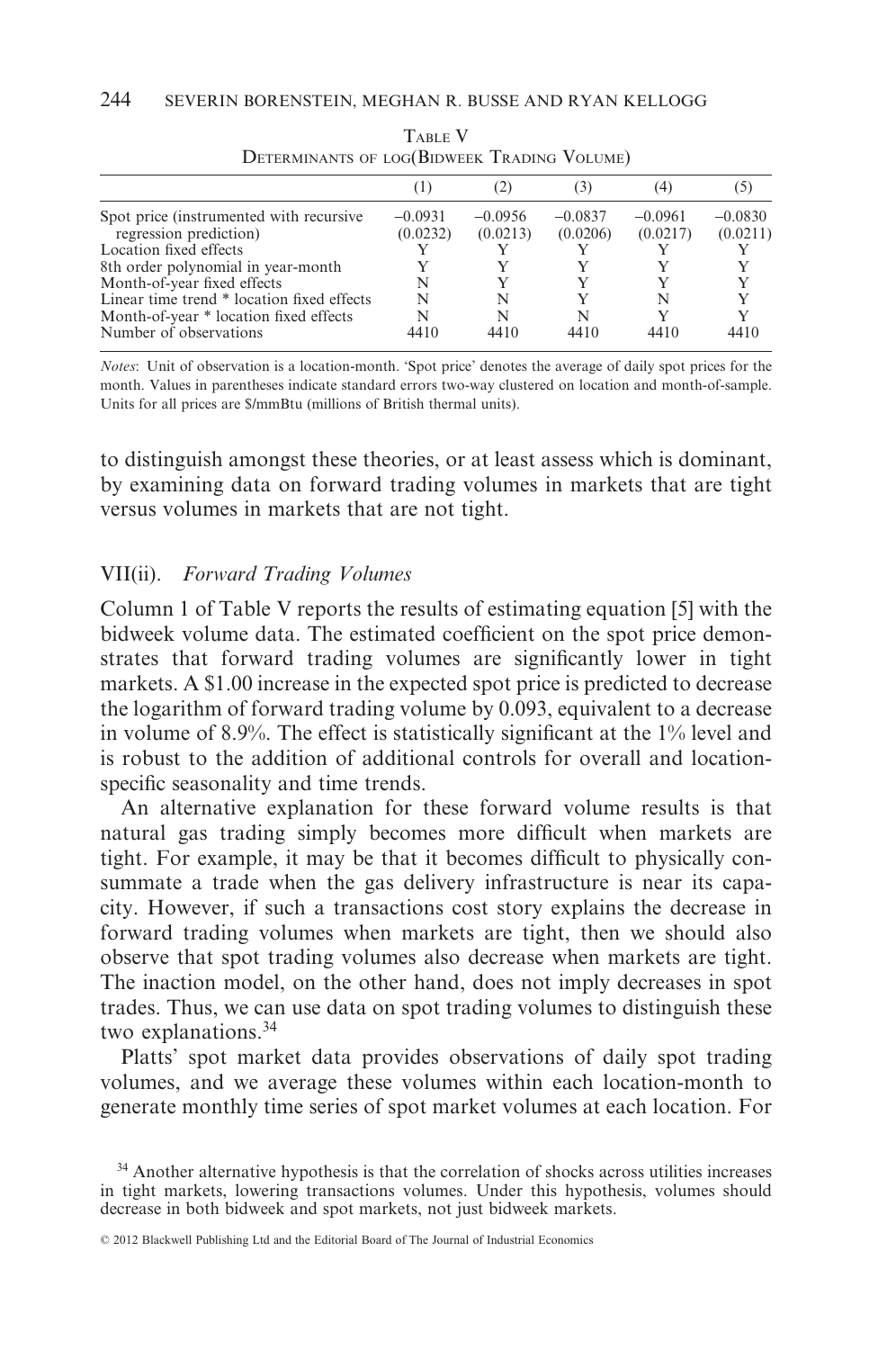|                                            | (1)                | (2)                | (3)                | (4)                | (5)                |
|--------------------------------------------|--------------------|--------------------|--------------------|--------------------|--------------------|
| Spot price                                 | 0.0106<br>(0.0085) | 0.0128<br>(0.0091) | 0.0126<br>(0.0089) | 0.0121<br>(0.0099) | 0.0119<br>(0.0098) |
| Location fixed effects                     |                    |                    |                    |                    |                    |
| 8th order polynomial in year-month         | V                  |                    |                    |                    | Y                  |
| Month-of-year fixed effects                | N                  |                    |                    |                    |                    |
| Linear time trend * location fixed effects | N                  | N                  | Y                  | N                  |                    |
| Month-of-year * location fixed effects     | N                  | N                  | N                  |                    |                    |
| Number of observations                     | 4324               | 4324               | 4324               | 4324               | 4324               |
|                                            |                    |                    |                    |                    |                    |

TABLE VI DETERMINANTS OF LOG(SPOT TRADING VOLUME)

*Notes*: Unit of observation is a location-month. 'Spot price' denotes the average of daily spot prices for the month. Monthly log(spot trading volume) is the average of the daily log(spot trading volume) for the month. Values in parentheses indicate standard errors two-way clustered on location and month-of-sample. Units for all prices are \$/mmBtu (millions of British thermal units).

comparability to the bidweek volume results, we use only location-months for which bidweek volume data are also available. Spot volumes were not recorded at 5 of these locations; the spot volume dataset therefore consists of 4,324 observations spread over 69 locations.<sup>35</sup> Summary statistics for spot volumes are given in Table I; these volumes are of similar magnitudes to those in the bidweek market.

We examine the behavior of spot market volumes in tight markets by estimating equation [9] below. In estimating [9], we do not instrument for  $Spot_{it}$  using  $SpotForest_{it}$  because we are interested the behavior of trading volumes during the spot market itself rather than the forward bidweek market. Thus, the actual spot price is the appropriate measure of market tightness rather than the *ex ante* expected spot price.

# (9)  $\ln(SpotVolume_{it}) = \theta_0 + \theta_1 Spot_{it} + \phi_i + h(t) + \omega_{it}$

Table VI presents the results of estimating [9], along with alternative specifications that control for overall and location-specific seasonality and time trends. In every specification, the point estimate of  $\theta_1$  is positive, small in magnitude, and statistically insignificant. The estimated confidence intervals rule out that a \$1.00 increase in the spot price is associated with a decrease in spot volumes of more than 1%. These results suggest that the decreases in forward volumes observed in tight markets (table V) are unlikely to be explained by factors related to increased transactions costs, since such factors would presumably impact spot markets as well.<sup>36</sup>

 $35$  The bidweek volume results are essentially unchanged when estimated using this smaller, matched dataset.

<sup>&</sup>lt;sup>36</sup> If [9] is estimated while instrumenting for  $Spot<sub>i</sub>$  using our forecast of  $Spot<sub>i</sub>$ , the estimated effect is slightly negative, not statistically different from zero, but still statistically different from the estimated effects reported for bidweek volume.

<sup>© 2012</sup> Blackwell Publishing Ltd and the Editorial Board of The Journal of Industrial Economics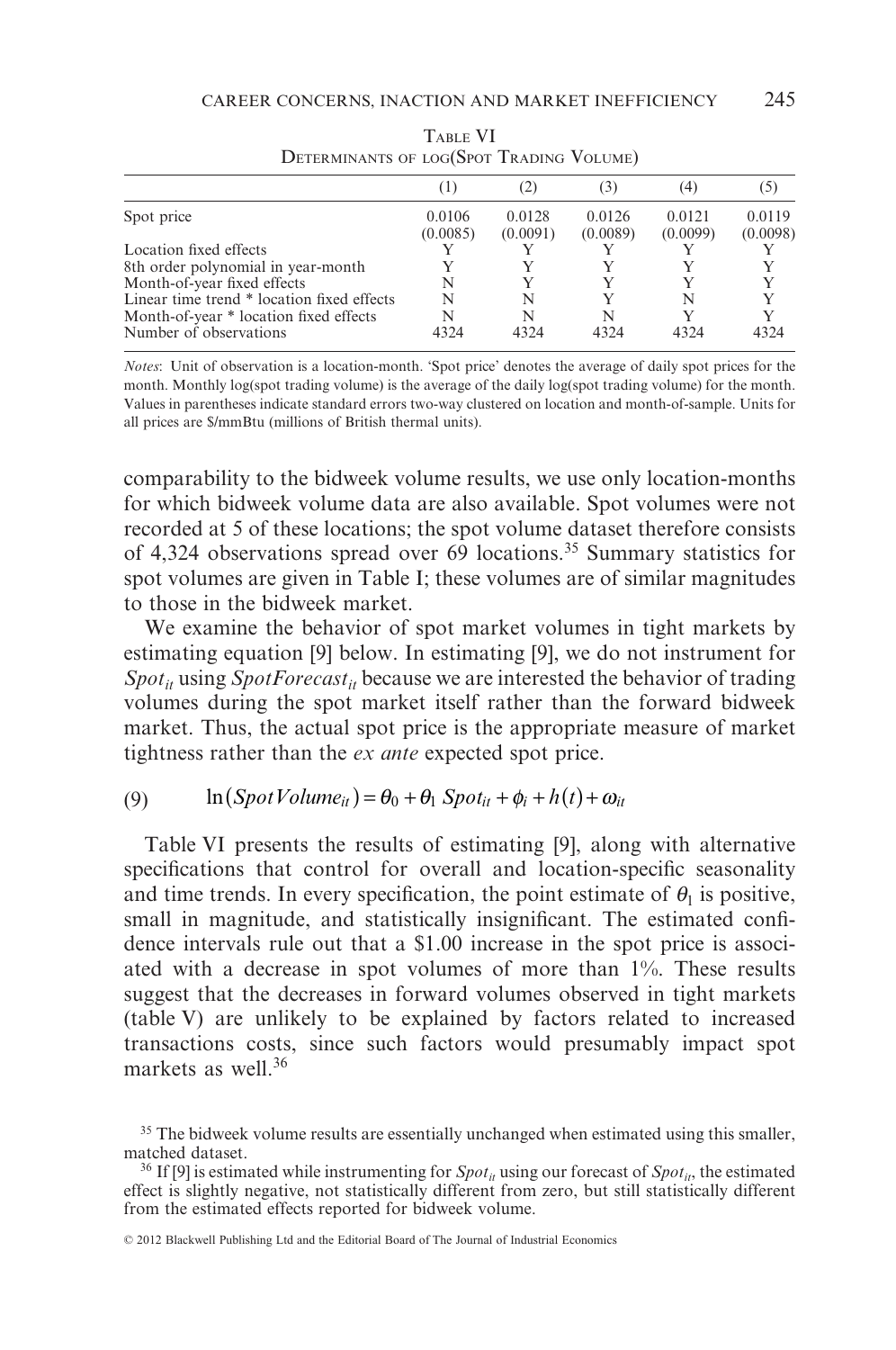# 246 SEVERIN BORENSTEIN, MEGHAN R. BUSSE AND RYAN KELLOGG

The implication of these results is that trade in forward markets is reduced when spot prices are expected to be high. This outcome suggests that there is a market inefficiency at work: forward markets shrink at the very time they are most needed. These reductions in forward quantities traded are consistent with the inaction model in which the regulator penalizes supply shortfalls caused by forward sales more than shortfalls caused by insufficient forward purchases. Absent the behavior caused by this regulatory asymmetry, a model of security of supply concerns alone would not predict the observed effects, nor would a model of price-risk aversion.

# VIII. CONCLUSION AND BROADER RELEVANCE

We have presented a model of natural gas procurement by regulated utilities in which career concerns between the utilites and their regulators lead to an incentive for inaction in forward natural gas markets. In particular, in 'tight' market situations in which customer demand is expected to be high in the near-term, career concerns can lead a utility to be unwilling to sell gas in the forward market, even when the forward price exceeds the expected spot price over the upcoming month. This incentive for inaction derives from the possibility that a positive demand shock might force the utility to buy gas in the spot market at an extremely high price or even curtail its customers. When such an outcome can be linked to a sale of gas in the forward market, it will diminish the utility's reputation and may lead to a particularly harsh punishment by the regulator.

When several utilities in an area face career concerns and incentives for inaction, a forward price premium and a decrease in forward trade result. The incentive for inaction and commensurate reduction in trade is most salient in tight gas markets, as we verify empirically. Unfortunately, it is in such situations that trade is most valuable: demand is expected to be high and there may be a large increase in social surplus from transferring gas to those utilities that value it most.

As career concerns and problems of essential input procurement are hardly unique to the natural gas industry, we suspect that incentives for inaction may exist in other settings as well. Agents' responses to these incentives in aggregate can have significant market repercussions. For example, a procurement agent within a firm may carry excess inventories of inputs so (s)he can never be blamed for a disruption in the production process. In aggregate, this behavior would distort allocation of the inputs among input customers. Likewise, an agent might stick to historical sourcing when a new vendor would have higher expected value for the firm ('nobody ever got fired for buying IBM'). Again, in aggregate such behavior could make it difficult for a new input supplier to enter the market. Finally, human resource managers in an industry might prefer to select excessively conventional job candidates, thereby in aggregate discouraging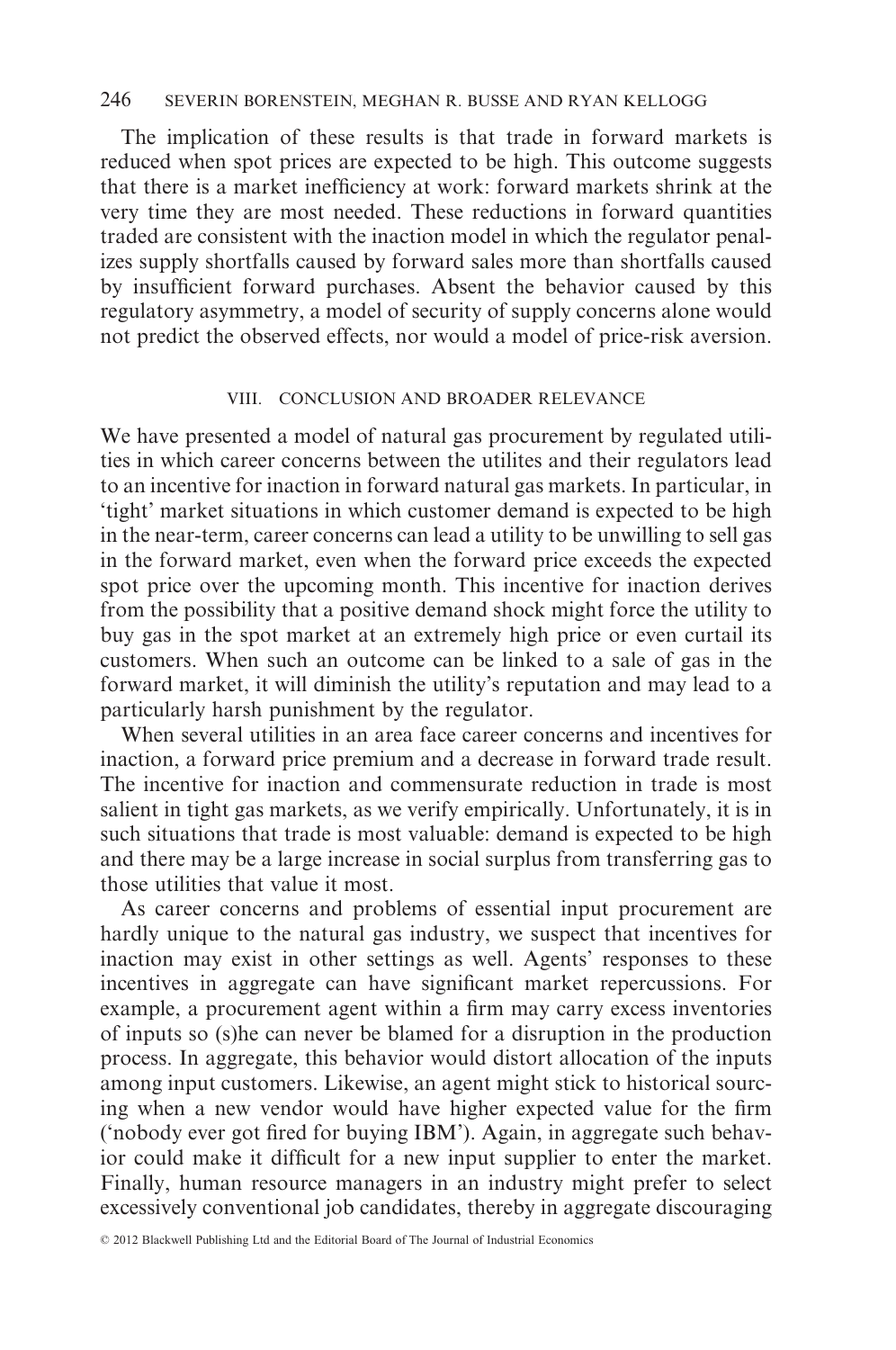people of less conventional talents or backgrounds from investing in the skills to enter the industry.

The imposition of particularly harsh penalties for observable actions that can be linked to negative outcomes may be efficient from the principal's point of view, suggesting that rational managers in an organization may be willing to apply them. However, we demonstrate that the impacts of these incentives extend beyond the principal-agent relationship in which they are applied and can cause significant market inefficiencies. In markets for necessary inputs, the career concerns generated by these principal-agent relationships can cause firms to be reluctant to engage in trades, even when differences in marginal valuations are significant.

#### REFERENCES

- Borenstein, S.; Busse, M. and Kellogg, R., 2007, 'Principal-Agent Incentives, Excess Caution and Market Inefficiency: Evidence from Utility Regulation,' Center for the Study of Energy Markets Working Paper No. 174 (University of California Energy Institute, 2547 Channing Way, Berkeley, California, U.S.A.).
- Brandenburger, A. and Polak, B. 1996, 'When Managers Cover their Posteriors: Making Decisions the Market Wants to See,' *RAND Journal of Economics*, 27(3), pp. 523–541.
- Cameron, A.C.; Gelbach, J. and Miller, D. 2011, 'Robust Inference with Multi-Way Clustering,' *Journal of Business and Economic Statistics*, 28(2), pp. 238–249.
- Chevalier, J. and Ellison, G. 1999, 'Career Concerns of Mutual Fund Managers,' *Quarterly Journal of Economics*, 114(2), pp. 389–432.
- Costello, K.W. and Cita, J. 2001, 'Use of Hedging by Local Gas Distribution Companies: Basic Considerations and Regulatory Issues,' The National Regulatory Research Institute report NRRI No. 01–08 (National Regulatory Research Institute, 8730 Georgia Avenue no. 201, Silver Spring, Maryland, U.S.A.).
- Dasgupta, A. and Prat, A. 2008, 'Information Aggregation in Financial Markets with Career Concerns,' *Journal of Economic Theory*, 143(1), pp. 83–113.
- Greene, W. 2004. 'Fixed Effects and Bias Due to the Incidental Parameters Problem in the Tobit Model,' *Econometric Reviews*, 23(2), pp. 125–147.
- Guerrieri, V. and Kondor, P. 2009, 'Fund Managers, Career Concerns, and Asset Price Volatility,' National Bureau of Economic Research working paper No. 14898 (National Bureau of Economic Research, Inc., 1050 Massachusetts Avenue, Cambridge, Massachusetts, U.S.A.).
- Harbaugh, R., 2006, 'Prospect Theory or Skill Signaling?' Working Papers 2005–06 (Indiana University, Kelley School of Business, Department of Business Economics and Public Policy, 1275 E. 10<sup>th</sup> Street, Bloomington, Indiana, U.S.A.).
- Holmstrom, B. 1982/1999, 'Managerial Incentive Problems: A Dynamic Perspective,' Festschrift für Lars Wahlback [1982], republished in 1999 in *Review of Economic Studies*, 66(1), pp. 169–182.
- Murphy, K.M. and Topel, R.H. 1985, 'Estimation and Inference in Two-Step Econometric Models,' *Journal of Business and Economic Statistics*, 3(4), pp. 370– 379.
- National Association of Regulatory Utility Commissioners. 2008, 'Natural Gas Information Toolkit.' (NARUC, 1101 Vermont Avenue, N.W., Suite 200, Washington, D.C., U.S.A.).

<sup>© 2012</sup> Blackwell Publishing Ltd and the Editorial Board of The Journal of Industrial Economics